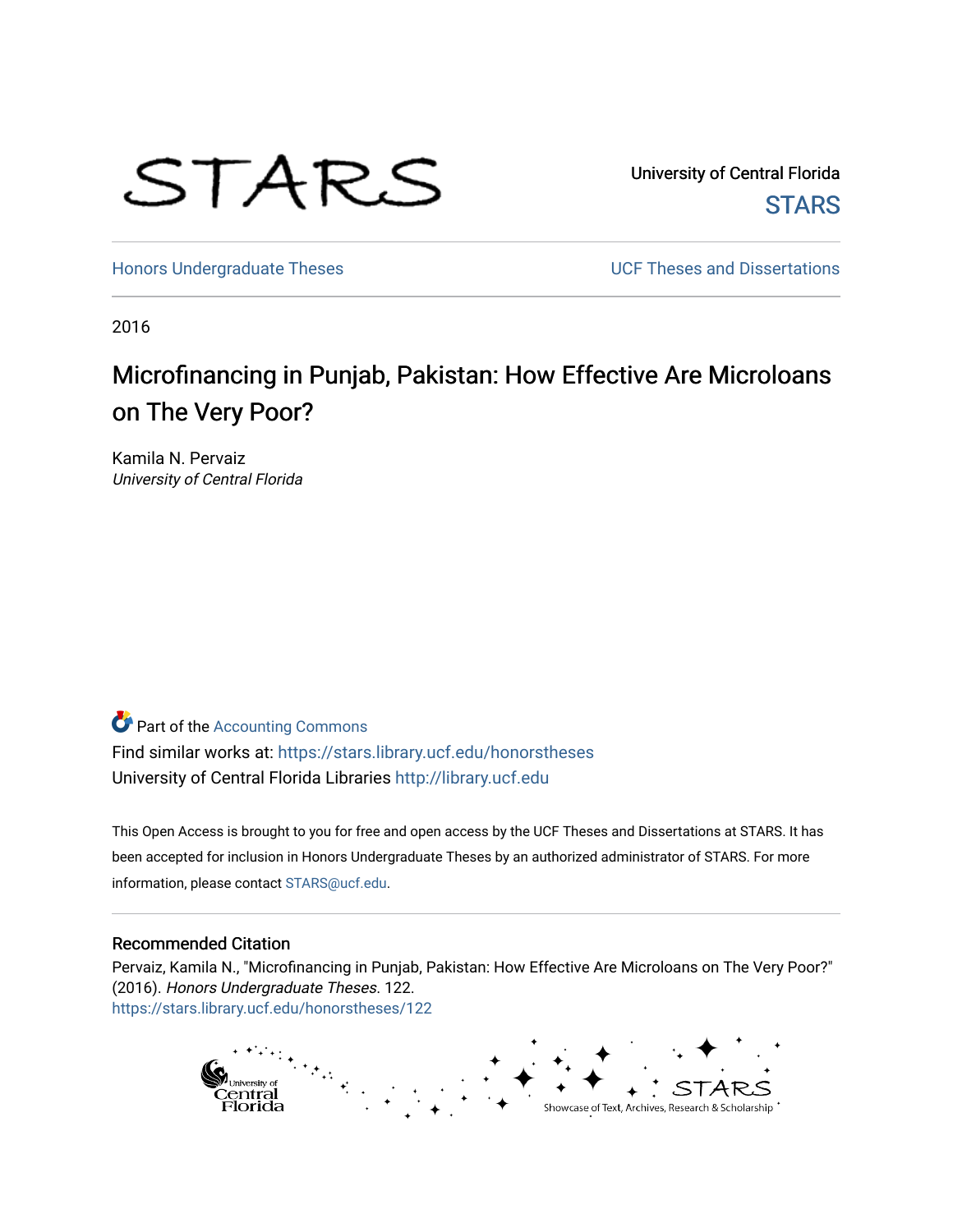Microfinancing in Punjab, Pakistan: How Effective Are Microloans on The Very Poor?

by

Kamila N. Pervaiz

A thesis submitted in partial fulfillment of the requirements for the Honors in the Major Program in Accounting in the College of Business Administration and in The Burnett Honors College at the University of Central Florida Orlando, Florida

Fall Term, 2016

Thesis Chair: Dr. Lynda M. Dennis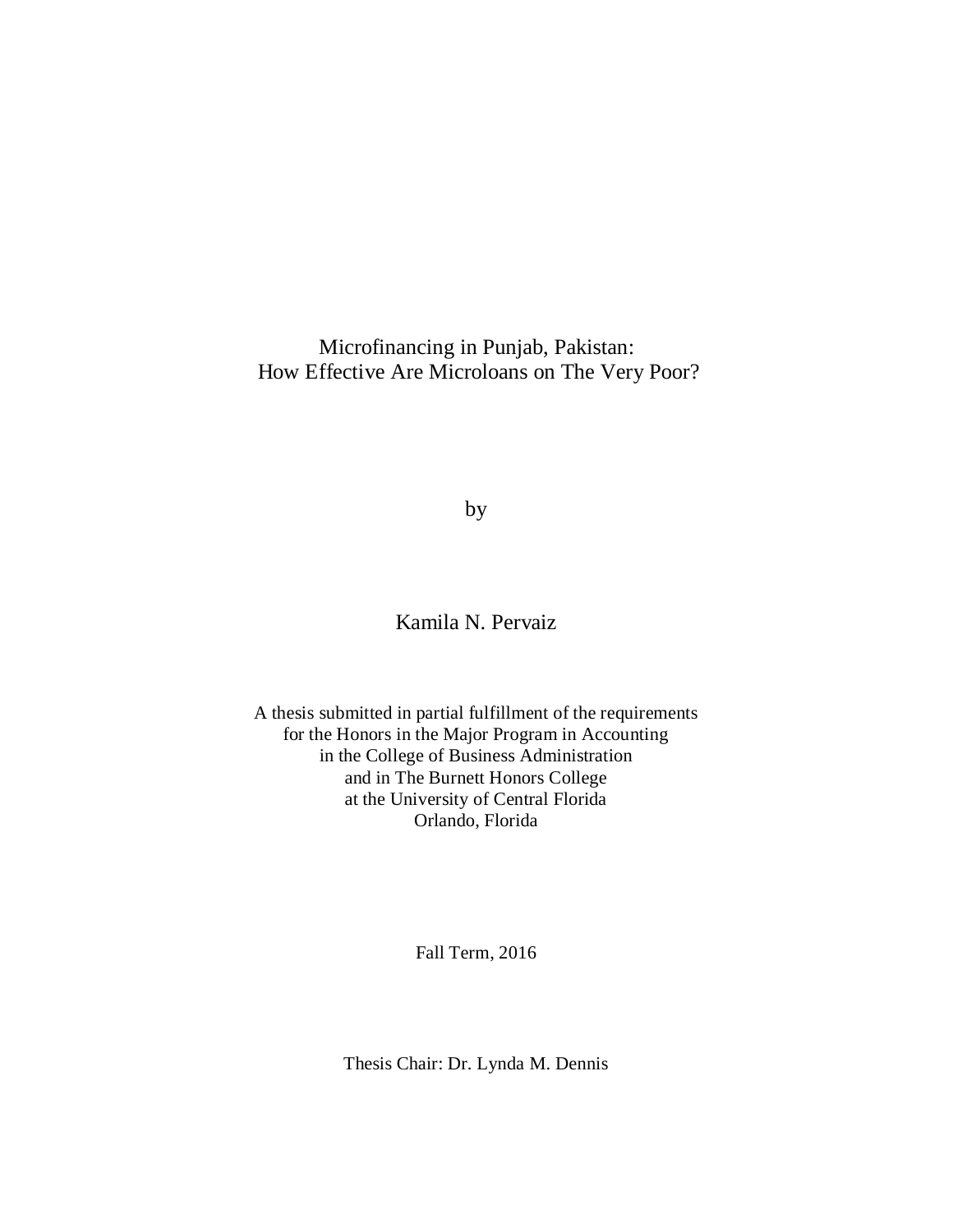## **Abstract**

Microfinance has been around since the 1970s to help alleviate financial burden for the underprivileged by issuing microloans and credit programs to promote business activity. Microfinance institutions have helped multiple people around the world start their own businesses and become entrepreneurs through the process of microloans and offering credit at lower rates. The purpose of this paper is to explore the impact of microloan on the very poor low income borrowers in Punjab, Pakistan. Although this study was not conducted, the research is based on empirical investigation of interviews taken around the area.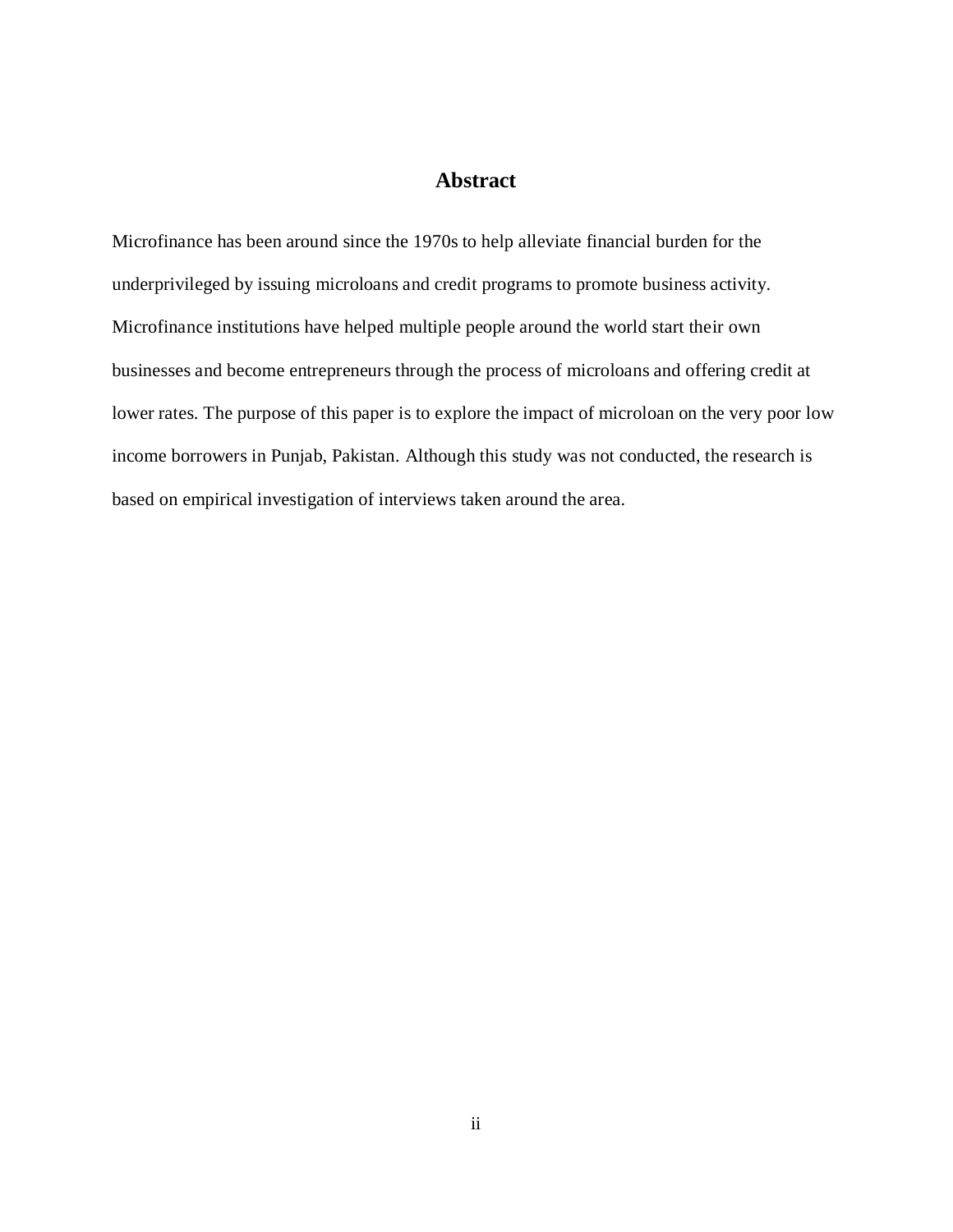# **Dedications**

To my beautiful and supportive parents who always saw the light in me, To my friends that stood by my side throughout it all, To my professors for their encouragement and insight, And to my sister who never once doubted my ability to achieve anything and everything.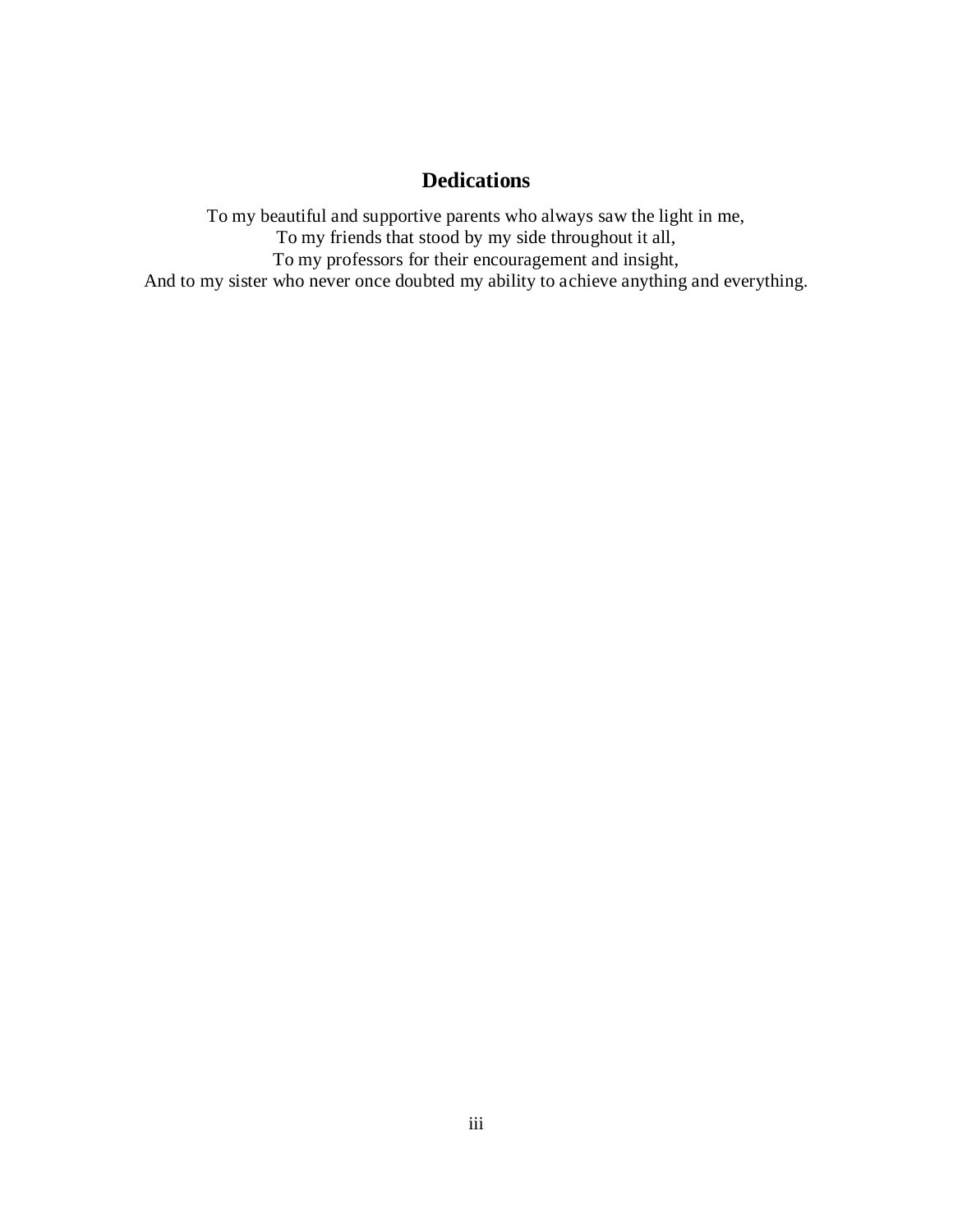## **Acknowledgements**

I would like to thank all those that helped me in the process to make this thesis possible. First I would like to thank my thesis chair Dr. Dennis for her valuable guidance and patience throughout the course of this thesis. I would also like to thank Dr. Rosenthal and Dr. Schmidbauer for serving on my committee and helping me through the process. I would also like to thank Parvez Hamid for his input on microfinancing and your advice when starting my research.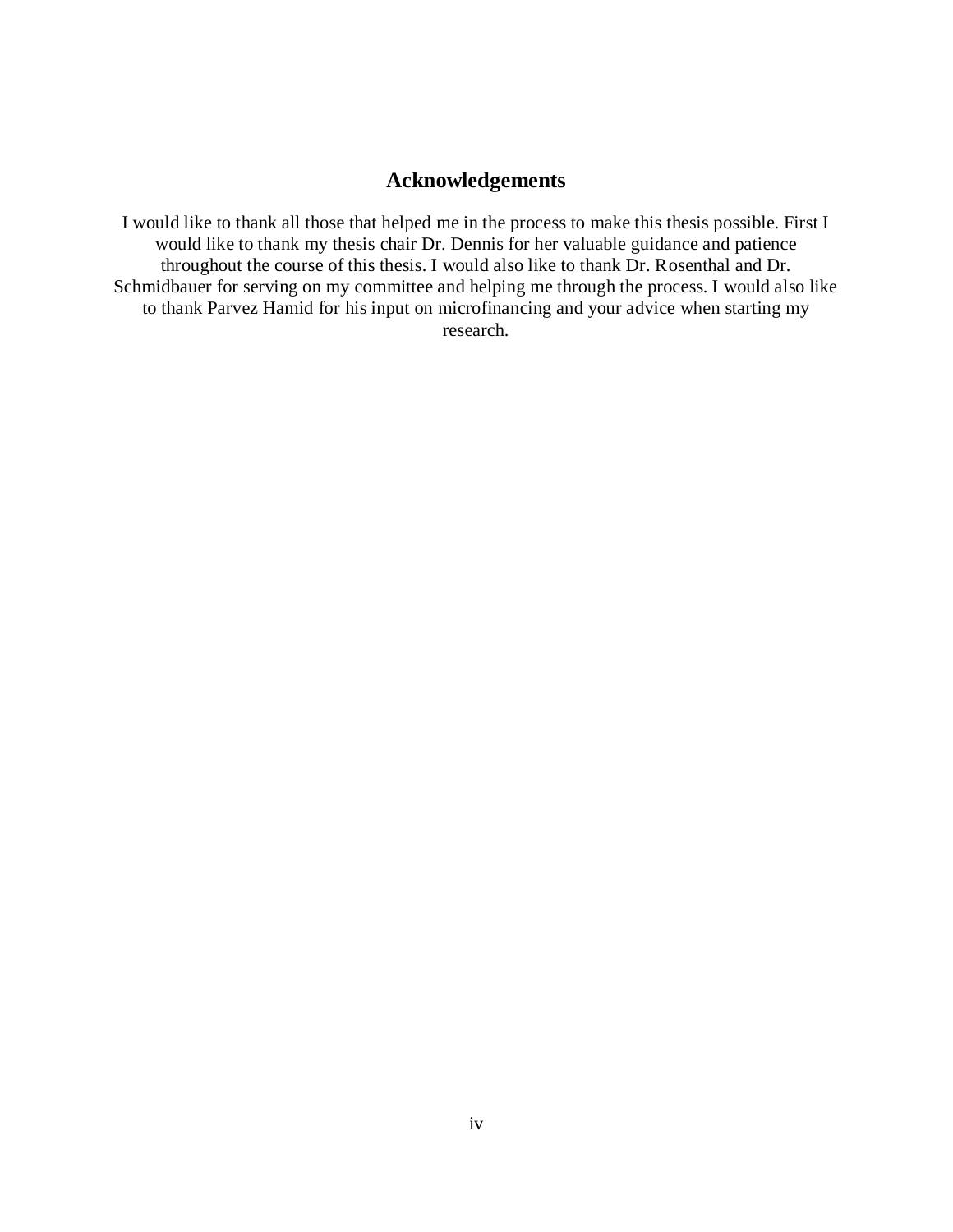# **Table of Contents**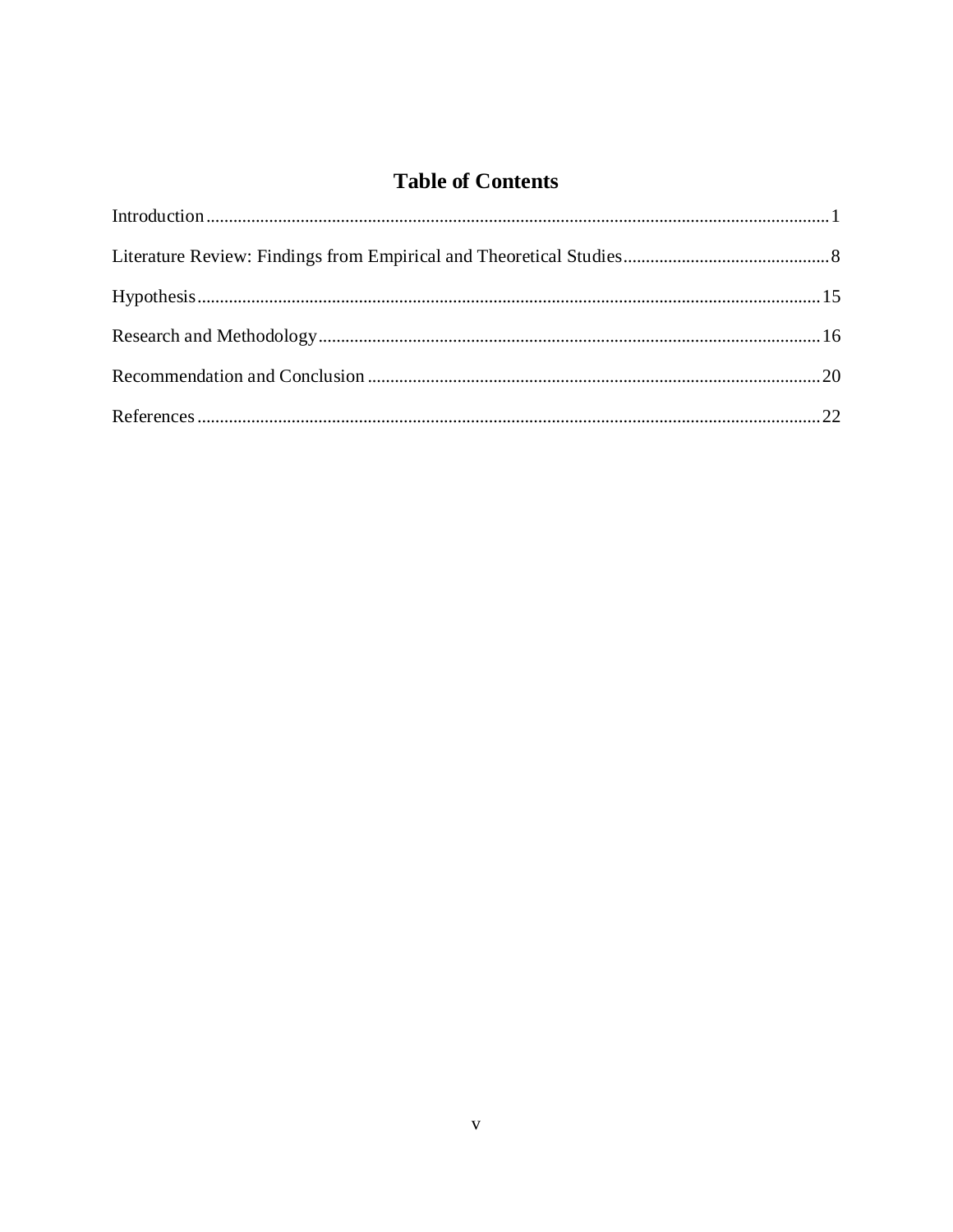## **List of Tables**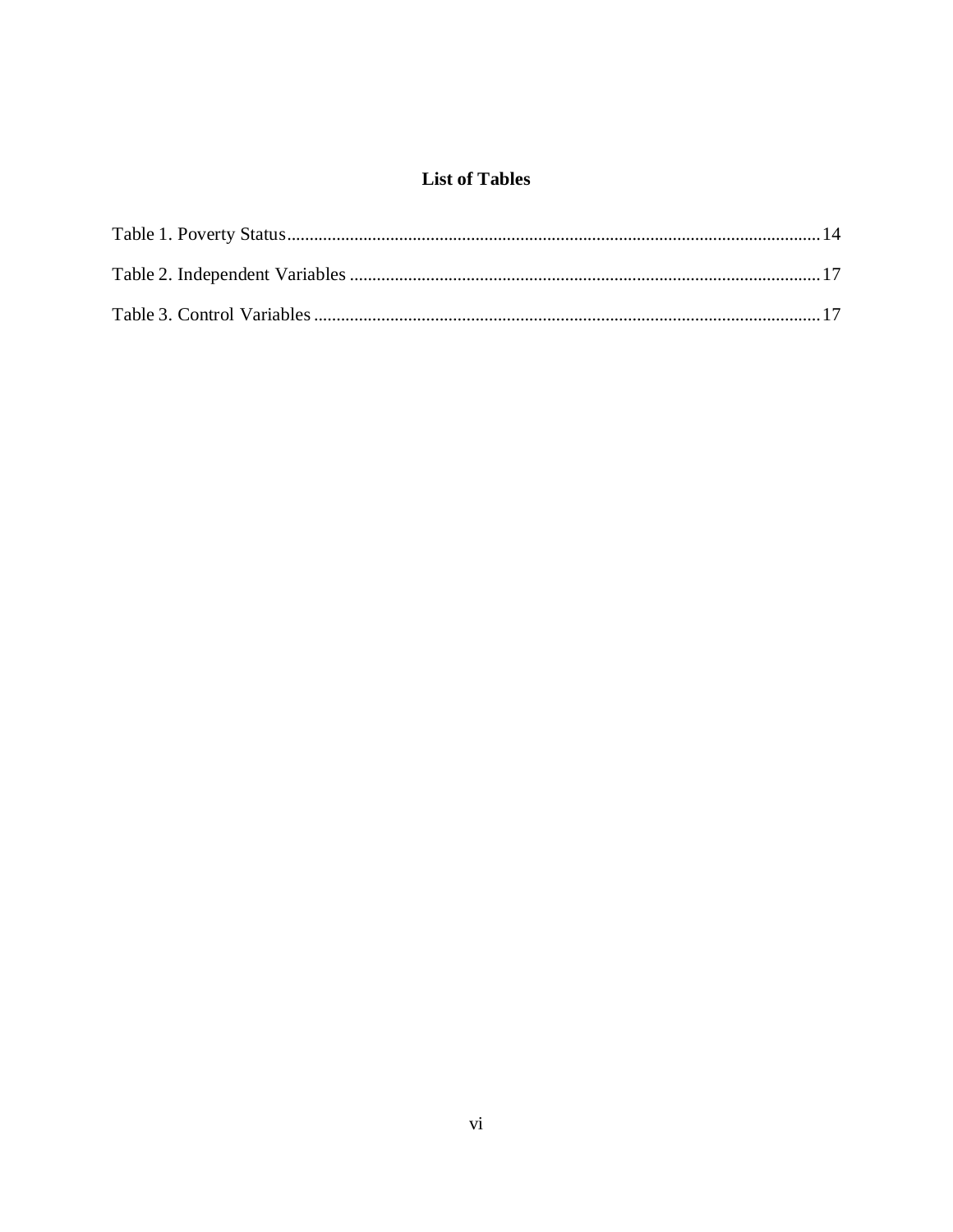#### **Introduction**

Microfinance has been around for centuries but, in recent years it has become the prominent means of supporting individuals and families who suffer from poverty. Poverty is a term that is difficult to describe, but according to the United Nations Development Program, poverty is "not just about money: lack of access to essential resources goes beyond financial hardship to affect people's health, education, security and opportunities for political participation" (United Nations Development Program, 2008). Poverty extends to a lack of human resources, information, technology, recognition in society and political power. The majority of those living in poverty do not receive education, leaving them at a disadvantage when it comes to acquiring useful skills to better their lifestyles. Poverty is more than an income issue; it varies in terms of assets, resources and health, and it even extends to autonomy. Therefore, measuring poverty cannot concentrate on monetary forms (Mahmood, Hussain and Matlay, 2014).

As a developing country, Pakistan is surrounded by a rural landscape. According to the International Fund for Agricultural Development roughly 62 percent of Pakistan's population lives in rural areas (International Fund for Agricultural Development, 2014). Of the 62 percent that live in the rural areas, about 26 percent are considered poor (living at the national poverty line). Formal financial institutions, such as banks, provide limited financial help to low-income borrowers. In areas like Punjab, Pakistan, financial institutions have failed to provide adequate credit, savings and life insurance for those living in poverty (Ghalib, 2013).

The borrowers then resort to private moneylenders to finance their needs. The moneylenders are in a monopoly-like credit market and charge extremely high interest rates to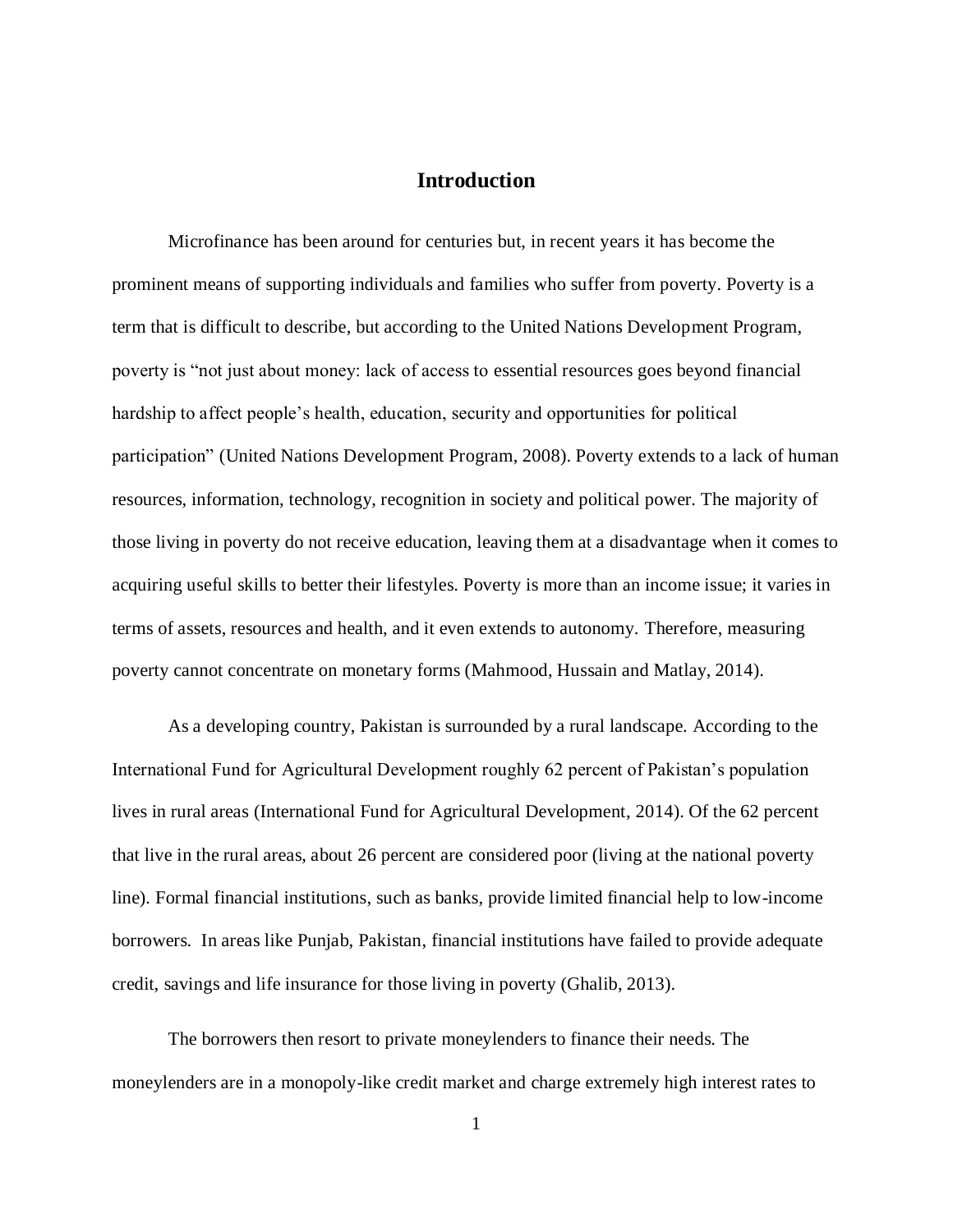low-income borrowers. Although microfinance institutions (MFIs) average for interest rates globally are 37 percent, moneylenders offer at rates that could be as high as 70 to 100 percent (NYT). If these low-income borrowers had the opportunity to receive services from banks, they would likely get lower interest rates than the private moneylenders offer.

The limitations of the services banks offer to low-income users have caused the progression of microfinance in Pakistan. During the 1990s, microfinance started to pick up, giving hope to many low-income borrowers (Ghalib, 2013).

Microfinance does not have a universally accepted definition, however, Ghalib defines it as the set of financial services provided to low-income individuals who are denied help from formal banking institutions (Ghalib, 2013). Microfinance relieves individuals from poverty by providing access to financial services. These financial services vary but they typically include microloans, savings accounts and credit monitoring. These services provide a way for the poorest of people to reach their full potential by offering them the resources and skills they need (United Nations Development Program, 2008). MFIs are meant to run like a business and ultimately are financially self-sufficient. Although it differs between institutions, MFIs cover the cost of capital at commercial rates. They can cover their costs by borrowing from big banks, investors, and take deposits from clients (Roodman, Qureshi, 2006).

The term *micro* speaks to the small amount of money being lent. Since the majority of low-income individuals around the globe cannot repay large sums of money, as they do not have the means to repay them, microfinance institutions (MFIs) provide loans in smaller amounts. Today, low-income individuals informally invest their money in gold, farm animals and building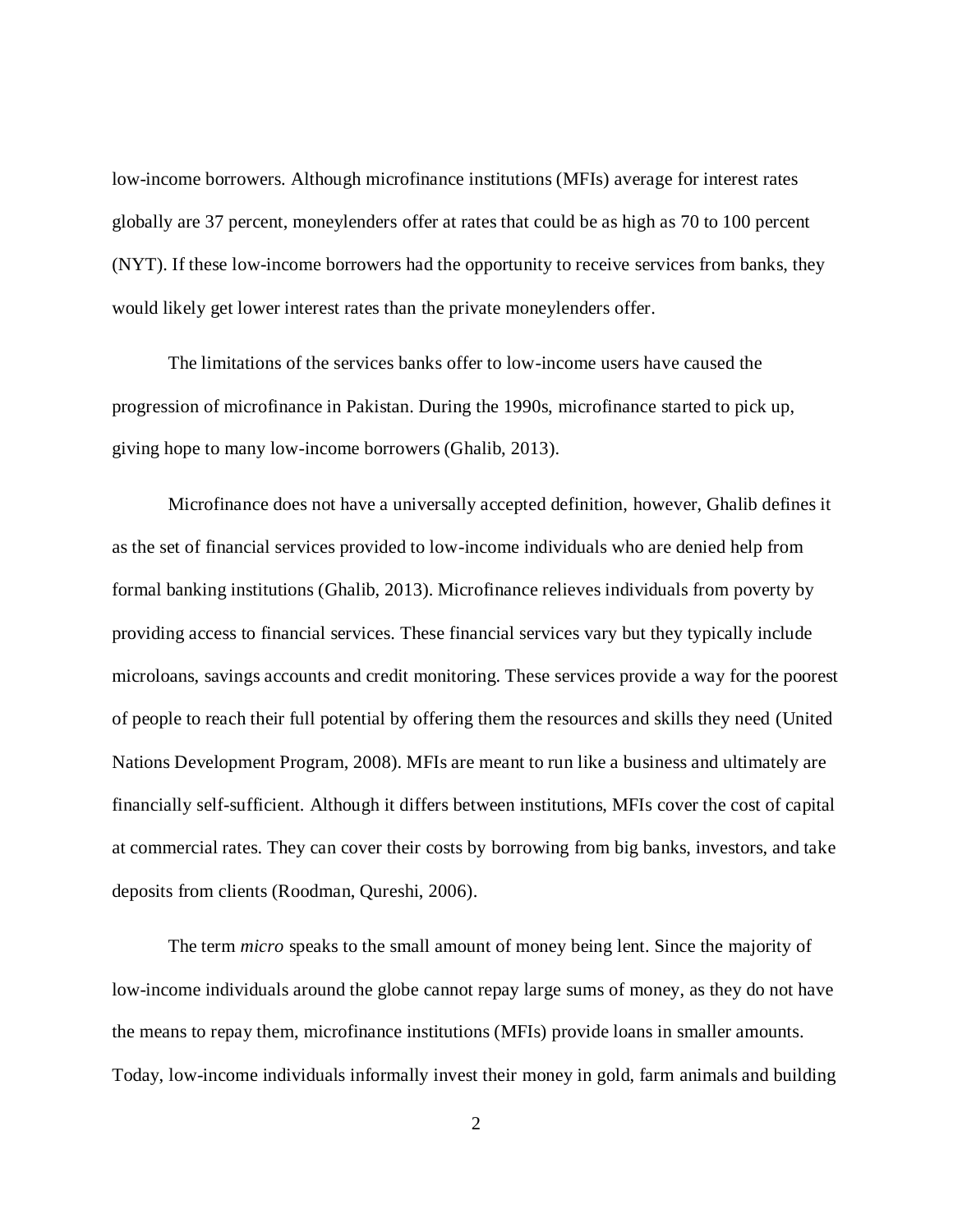materials, resulting in the need for financial services. Unfortunately, these informal ways of investing are subject to limitations. For instance, farm animals cannot be broken into small pieces and converted into small amounts of cash. As well, none of these types of investments are protected from unforeseen events such as infestation, robbery, fire or disease. Microfinance provides low-income individuals the means to live a better life by offering financial services to counter the informal ways they use such as investment in gold and farm animals. (Iqbal, Mushtaq, 2015).

MFIs go through a process when they are picking individuals whom they will lend loans out to. MFIs are more lenient than formal banking institutions, but do require some basis before giving out loans. They start off by selecting villages based on certain characteristics such as education level, poverty level, number of assets owned, credit history if available and so on. Based on the village selected, MFIs then start lending out loans to individuals and pair the groups up for group lending which is explained later in this study (Johnson, Rogaly.1997).

Microloans are meant to provide capital for low income individuals to better their quality of life. In some instances, low income individuals cannot repay their loan and essentially default on their loan. In later stages of default, higher up members from MFs visit the clients and pressure his/her to repay the loans. If that doesn't work, MFIs will extend to the liability to their family members and others in their village. If the entire village cannot help repay the loan then MFIs will blacklist them and they are not able to loan money anymore. Usually MFIs do not take legal action on members who defaulted their loans due to the amount of legal costs that would incur (Solli, 2015).

3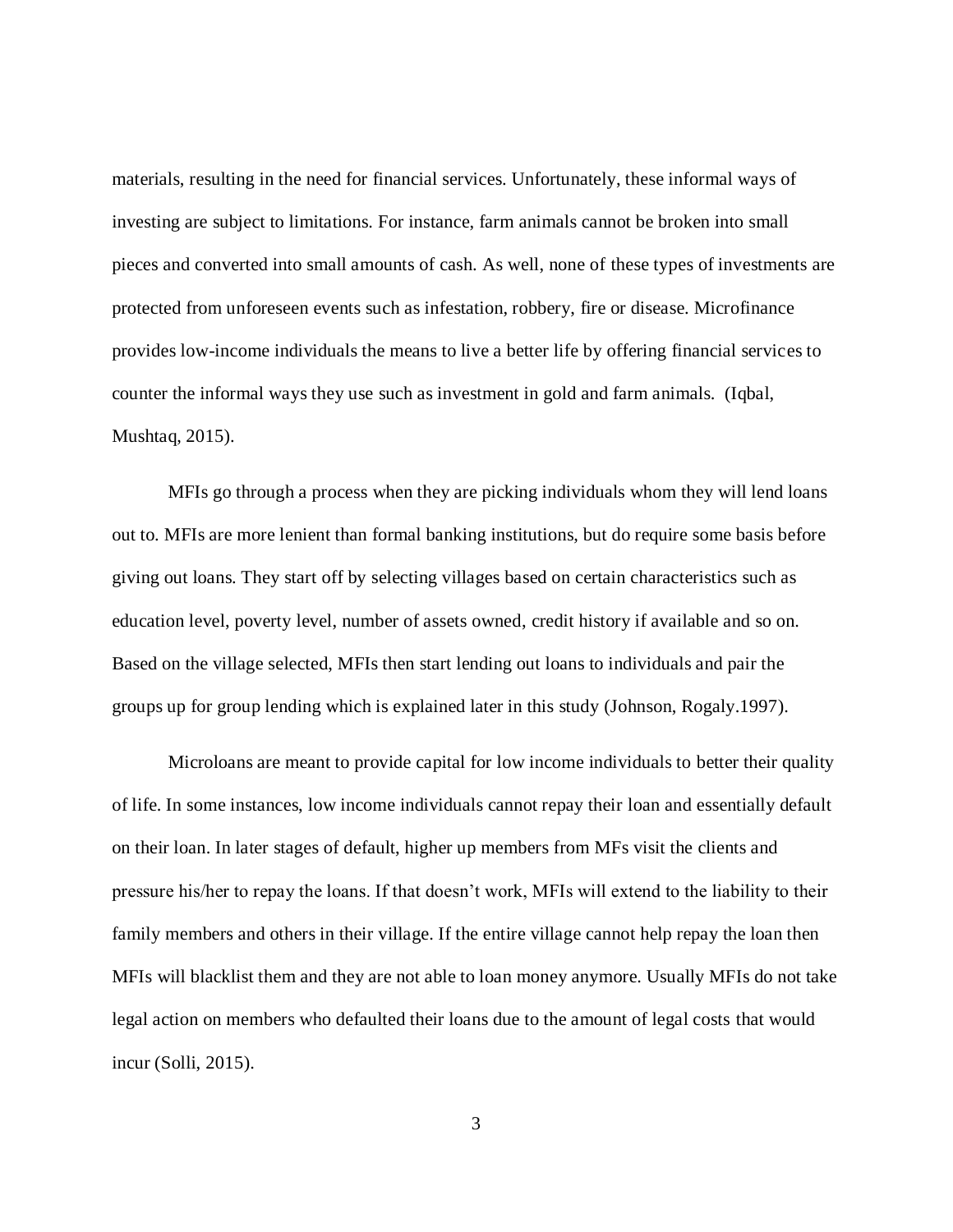The bulk of MFIs around the globe focus on the progression of female entrepreneurs and their ability to foster their dreams through financial stability. About 85 percent of MFIs focus on providing services to women (International Development Association, 2013). Approximately 70 percent of the world's poor are women, they are paid 25 percent less than men and represent the majority of low-wage jobs (International Labor Office, 2007). Microfinance provides them with a sense of empowerment and the ability to provide for their families. It promotes the idea of gender equality and the opportunity to be independent by focusing on the needs of female entrepreneurs and helping them pursue their dreams. Women and children reap the benefits of these services through education opportunities and a chance for better healthcare (International Development Association, 2013). While this study focuses on those affected by poverty as a whole, the issue of how poverty affects women, and how microfinance has helped shaped women's success could be an area of future research.

As stated before, the microfinance industry has received a lot of attention in the past few decades. In the 1970s, Dr. Mohammad Yunus created a legacy by lending money to economically distressed women in small villages in Bangladesh during his tenure as an economics professor at Chittagong University (Islam, 2010). Soon after, the Grameen Bank was established in Bangladesh to service several low-income villages throughout the country. Yunus and Grameen Bank jointly won the Noble Peace Prize in 2006 for founding the Grameen bank and pioneering the concept of microcredit. Shortly after the Grameen Bank began operations, microfinance institutions in Pakistan rapidly gained popularity as a way of assisting the poor (Ghalib, 2013).

4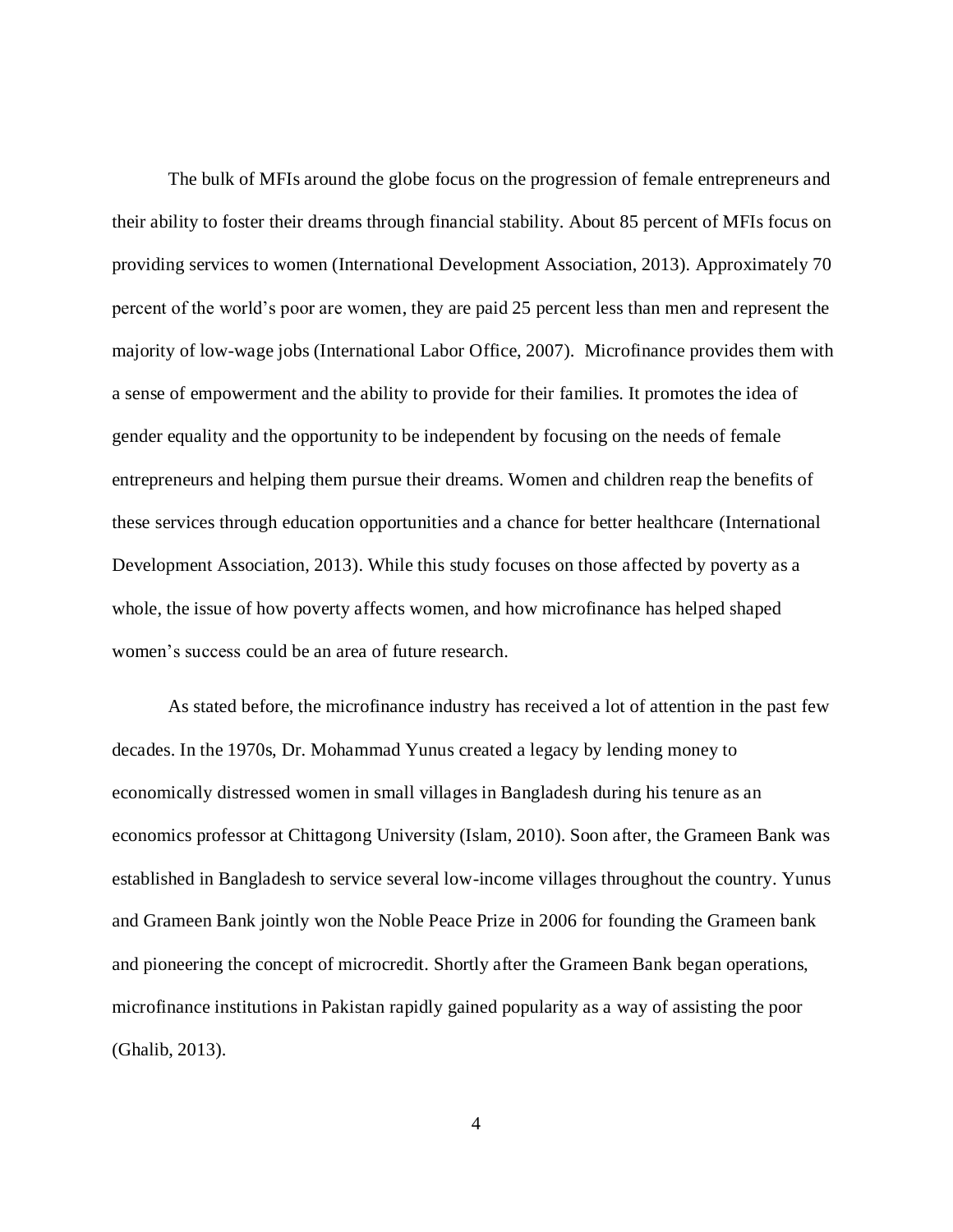In the 1970s, financial services in Pakistan started as a form of government-directed credit, specifically for rural areas. Organizations such as the Youth Investment Promotion Society and the Small Business Finance Corporation represent direct intervention of helping lowincome individuals with the use of public funds. In 1982, the first integrated rural development program was initiated by the Aga Khan Foundation in Pakistan (International Development Association, 2013). Their focus was on development intervention in the northern region of Pakistan. They created social mobilization which allows low income individuals to rely on one another for financial support and started group lending (Ghalib, 2013). Group lending is a practice through which small groups borrow collectively based on their location and encourage one another to repay their share of the loan. In the 1980s, Akhtar Hameed Khan created the Orangi Pilot Project to provide services such as housing, education and sanitation in Organi Town, Karachi, Pakistan. Both the Aga Khan Foundation and the Orangi Pilot Project started the movement of microfinance, and today Pakistan has over ten different microfinance institutions (Muhammad, 2010).

In the past five years, the number of individuals who use microfinance services has impacted over 2.4 million people, with 58 percent of these individuals being women. The number of microfinance institutions in Pakistan has reached 1,601 branches. In 2014, areas such as Layyah and Bhakkar introduced 17,000 newly registered microfinance borrowers (Aazim, 2015). These statistics represent real stories of individuals whose lives have been improved through the use of microfinance services. The growth rate of microfinance in Pakistan is increasing and it is evident how much progress is being made towards lowering poverty levels in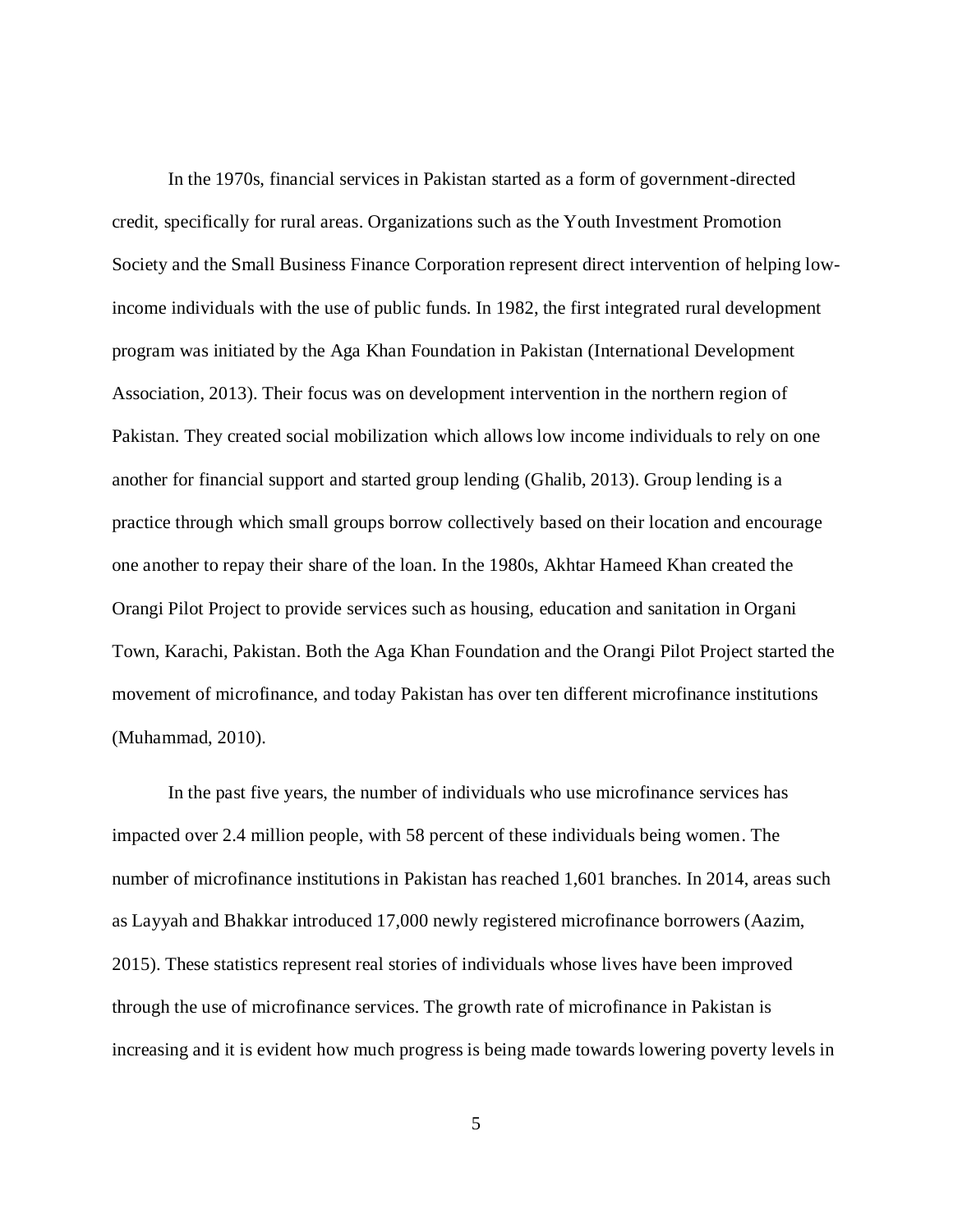rural areas. While there is still room for improvement, MFIs have come a long way since they first started, and they continue to expand their services throughout Pakistan (Muhammad, 2010).

Although microfinance is seen as a useful tool in fighting poverty, this study assesses and analyzes how effective microfinance is in the specific area of Punjab, Pakistan. Punjab was chosen for this study in order to analyze the growing rate of entrepreneurship in this region, especially among women. The government of Pakistan and the United Nations, as part of their effort to achieve the Millennium Development Goals, work together to provide training and skill enhancement to promote entrepreneurial activities among the poor (Muhammad, 2010). However, the majority of low-income individuals rarely keep track of their earnings, making it hard to assess whether microfinance has had a major impact on those in economic distress (Ghalib, 2013).

Regardless of the impact, microfinance services have made significant progress by helping low income individuals fight poverty throughout the world, especially in Bangladesh. The Grameen Bank transformed many villages into areas of entrepreneurship and growth (Islam, 2010). They are able to track and assess the progress of these villages in ways that MFI's in Pakistan have been unable to achieve. In this study, recommendations will be made to improve the structure of MFI's in Pakistan, using the Grameen Bank and their credit program as examples, due to the success they've had in the field.

These are the research questions that will be explored throughout this study:

Has there been a positive impact on those using microfinance loans in Pakistan?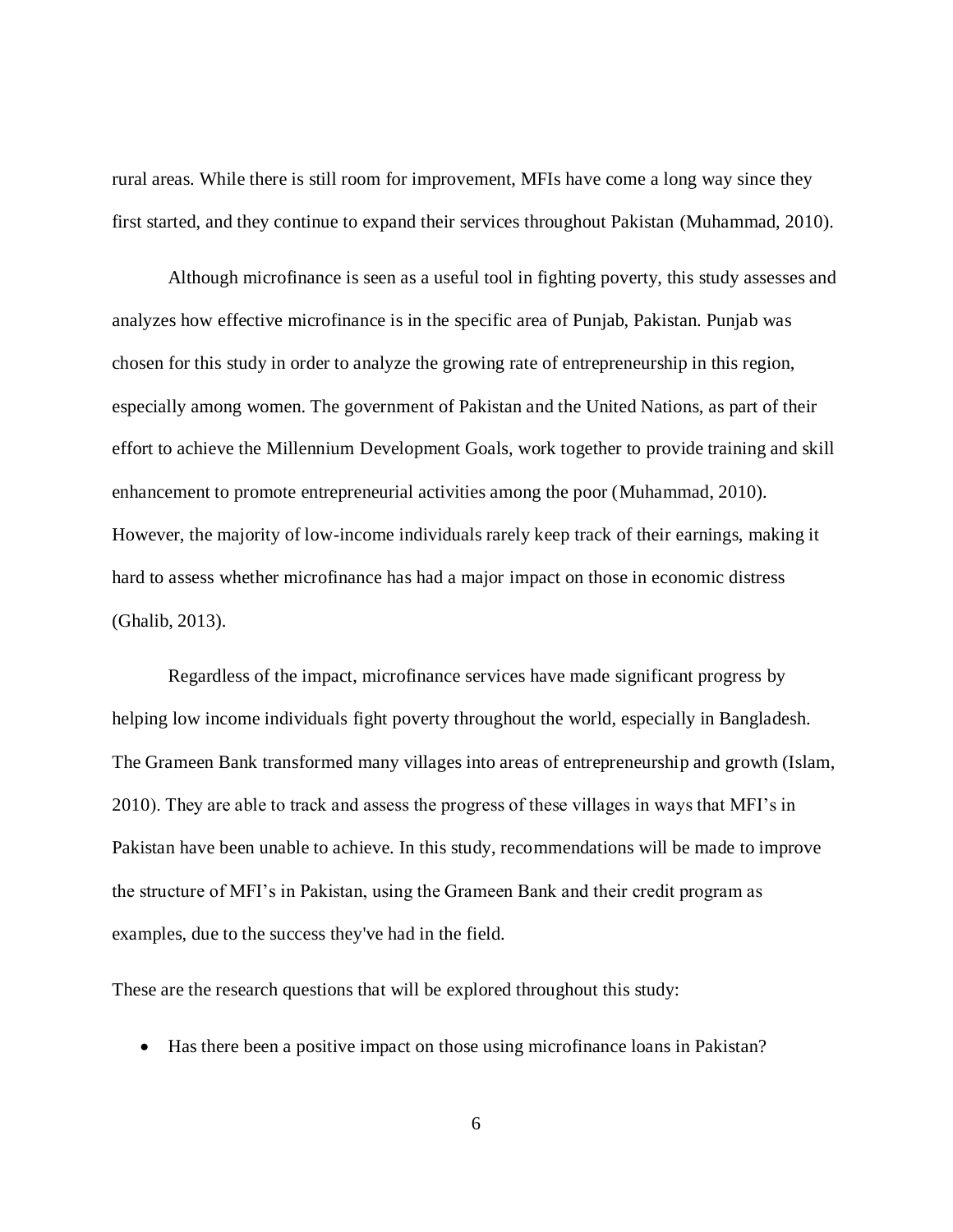- Have MFIs in Pakistan provided adequate amounts of support to alleviate poverty and improve the lives of low-income individuals?
- Do MFIs in Pakistan do a sufficient job reaching the poorest throughout the rural areas of Punjab?
- Is there a way to improve the strategy of MFIs in Pakistan to provide a more optimistic impact on these individuals?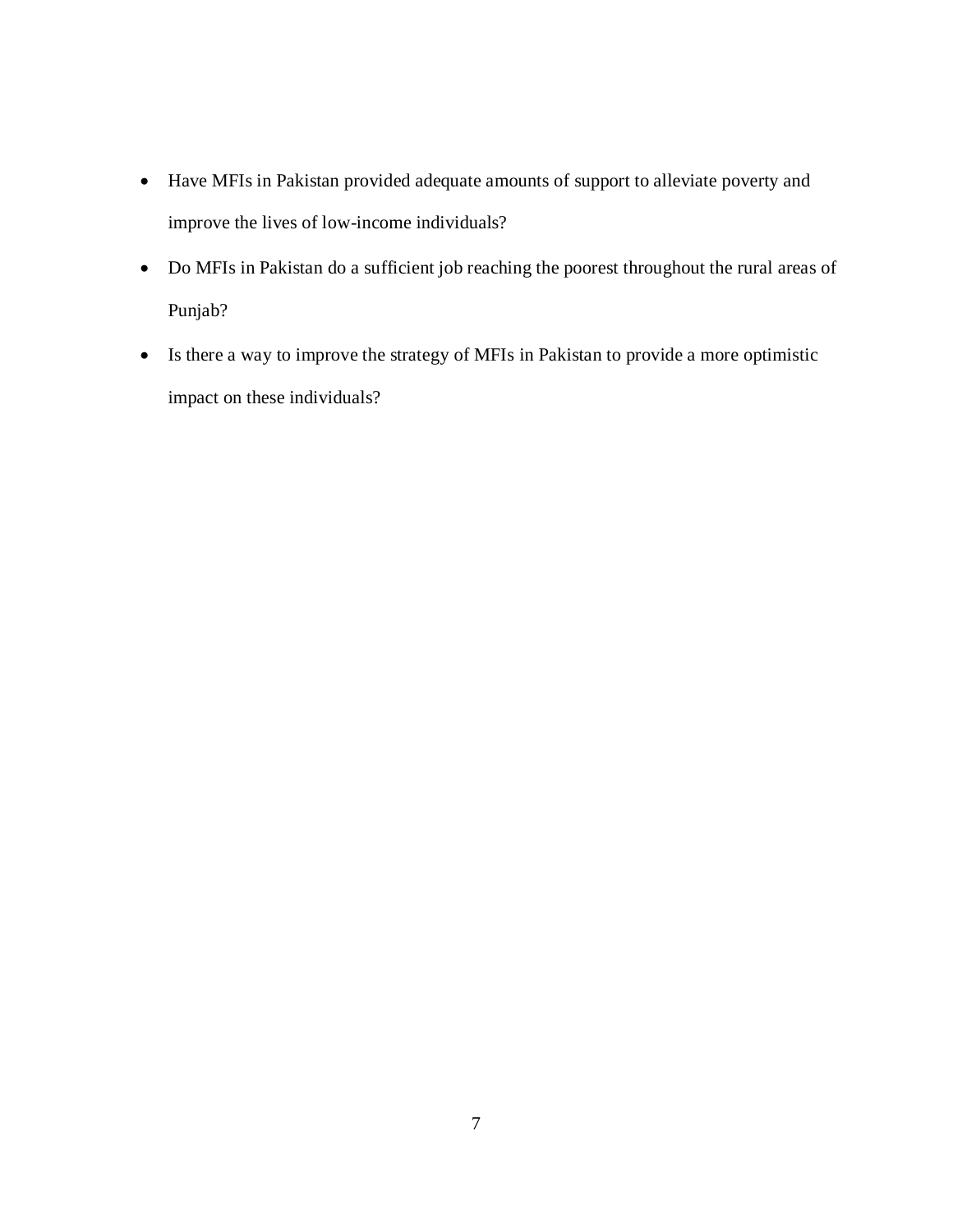#### **Literature Review: Findings from Empirical and Theoretical Studies**

This section contains articles from empirical and theoretical research studies. Some studies offer different perspectives on how the research was conducted and conclusions reached. These articles offer insights into the methods used and the results of the researcher. One article explains theoretical approaches to microfinance and research explores many dimensions of poverty and how microfinance services improve the lives of those living in poverty.

When looking at the impact MFIs have on society, there are some studies concluding microfinance is effective in Punjab, Pakistan. Mahmood, Hussain and Matlay (2014) discover an optimal loan size that meets the objectives of Punjabi female borrowers, based on certain characteristics such as education level and number of children in the household. Using a questionnaire to collect quantitative and qualitative data, they interviewed over one hundred women who share different characteristics such as age, children, education etc. Poverty reduction was tested through both qualitative and quantitative analysis using binary regression. The majority of women tested were either at or below the poverty line (Mahmood, Hussain and Matlay, 2014).

The researchers found women who were given medium loans of about 15,000 to 25,000 rupees were more likely to have an increase in income than those who received smaller loans. Those over 40 years old were also more likely to have an increase in income versus those between the ages of 18 and 39. Those who took the medium size loans reported an increase in their children's education as a result of higher income. There was no relationship between higher income and family health (Mahmood, Hussain and Matlay, 2014). This study is relevant to this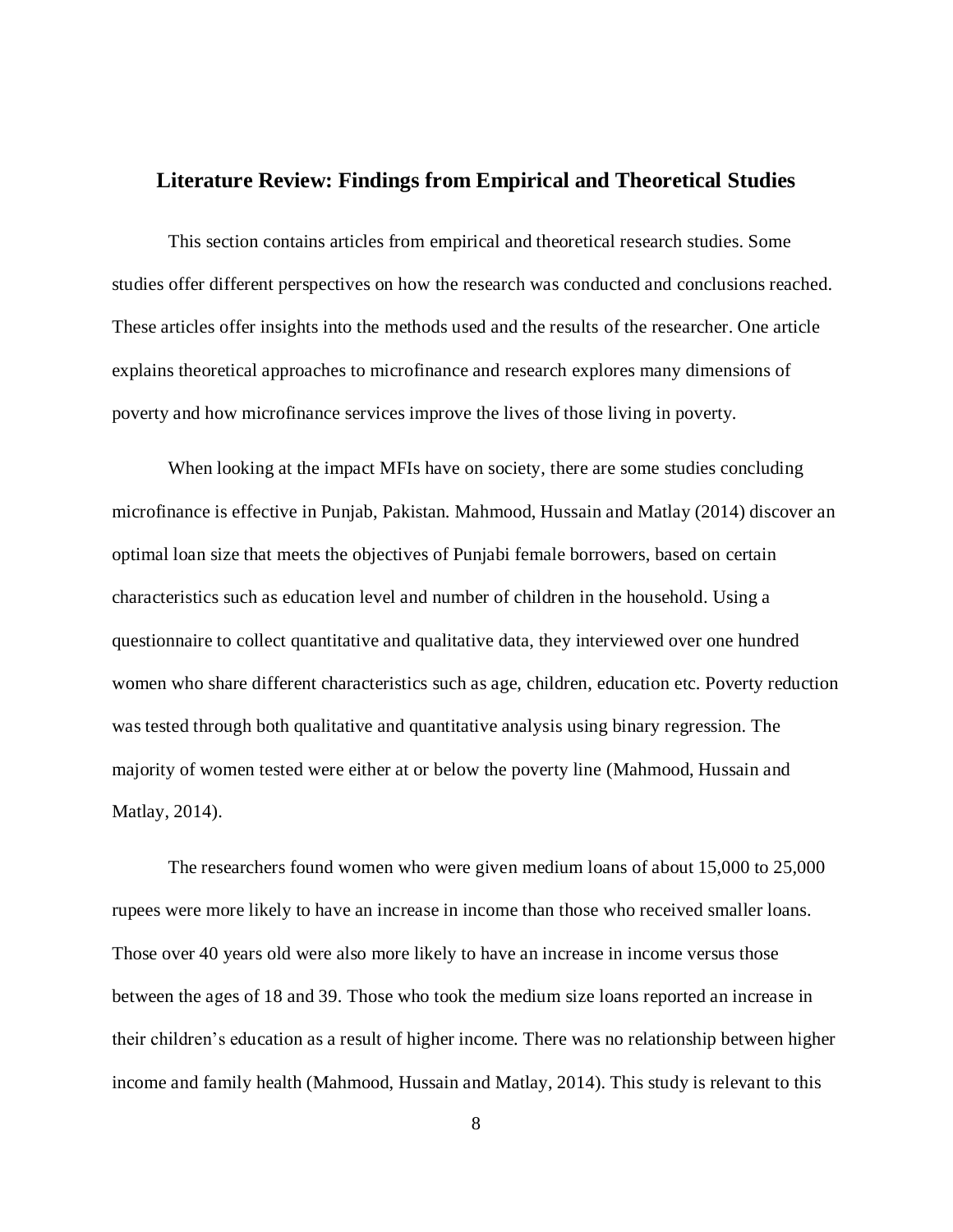research as it relates to the questionnaire used and location of research subjects. The list of variables used aligns with those to be used in this study. They tested whether a particular loan amount would positively affect income in the households of those living in poverty, which offers insight into how to conduct this study (Mahmood, Hussain and Matlay, 2014).

Sungi is a nongovernment organization, created in 1989, that works in Hazara, Pakistan. Johnson and Rogaly (1997) analyzed Sungi to offer an explanation of how this particular nongovernment organization operates and how Sungi structures its program. The researchers began volunteer work when floods hit Hazara in 1992. Sungi only works with villages comprised of men and women. Sungi uses the solidarity group practice, whereby four to five members of the village borrow collectively from Sungi and encourage one another to repay their share of the borrowed funds. With the help of Sungi workers, the village elects four members for the credit management committee to jointly create the credit policy. Each member of the borrowing group deposits about 30 rupees each month into a savings account which does not earn interest (Johnson, Rogaly.1997).

According to the researchers, the savings accounts create some confusion. Because of the fixed amount a borrower puts in the bank, there are limited options for withdrawals. Borrowers never save more than the fixed amount of 30 rupees a month. Loans given to the borrowers from Sungi may be up to 5,000 rupees and are for terms ranging between 6 and 24 months. Sungi charges an annual service charge of 18 percent when the loan is issued. Sungi has been actively making loans since 1995 and receives repayment from their borrowers, however there is not adequate research to determine whether it provides financial stability. This research is relevant to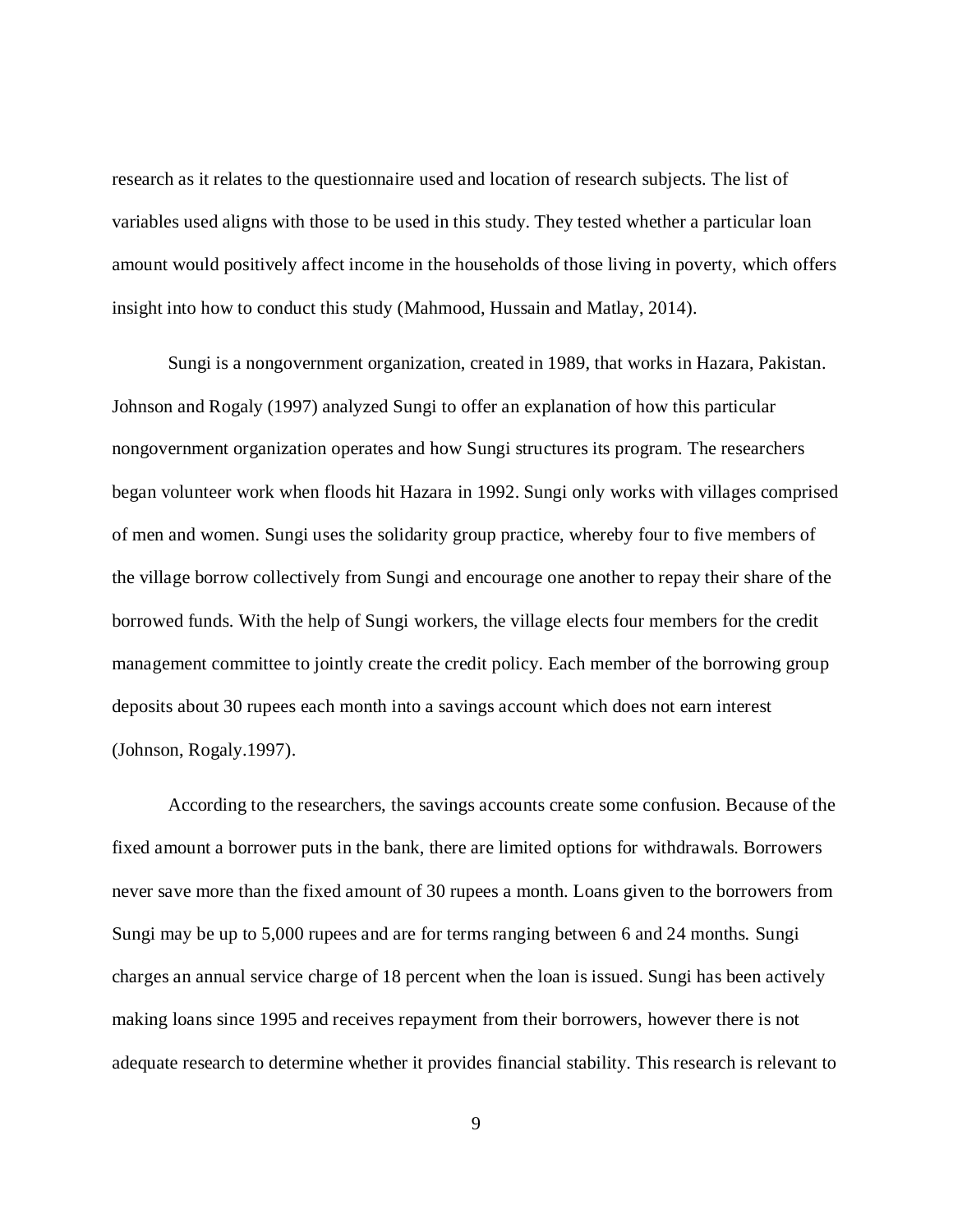this researcher's study because Sungi offers a perspective of the solidarity practice used in villages. This practice reveals a potential technique that might help microfinance in Pakistan (Johnson, Rogaly.1997).

Worldwide, women represent about 70 percent of those in poverty (International Labor Office, 2007). In Africa and Latin America, most micro- and small enterprises are operated and owned by women who receive help from MFIs. Washington and Chapman use panel data from Argentina, Brazil, Colombia and South Africa to see whether MFIs in an emerging economy positively correlate to entrepreneurial activity in that economy (Washington, Chapman, 2014).

The entrepreneurial activity analyzed by the researchers is based on four different criteria: owners of a business operating for at least 42 months (OLD\_BUS), owners of a business operating for at least 3 months but less than 42 (NEW\_BUS), females who operate a business between 3 and 42 months (FEM\_BUS), and males who operate a business between 3 and 42 months (MALE\_BUS). By collecting gross loan portfolio data from each country used, they define variables based on working age, the number of months of business operations (ranging 3 to42 months) and the gross domestic product per capita. Furthermore, they predict female entrepreneurial activity to exceed that of men. The research concludes Colombia ranks the highest in terms of the need for microfinance services. They also conclude that microfinance is effective for new businesses but produces a negative effect on established businesses (Washington, Chapman, 2014).

Washington and Chapman deem microfinance useful for start-up capital, but not as working capital for business continuity because the loans were too small to fill the needs of more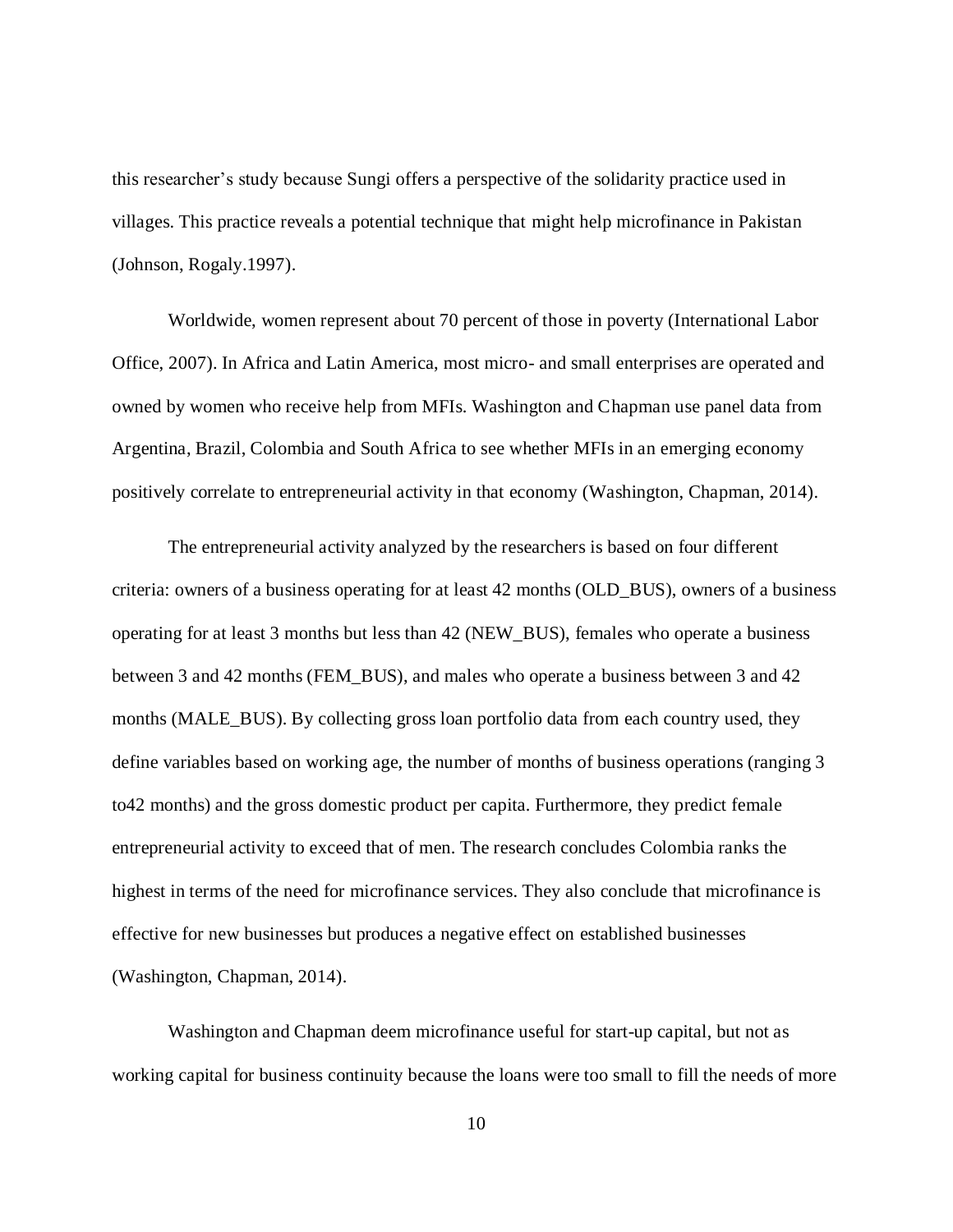established businesses. Also, MFIs positively impact women's entrepreneurial activities while negatively impacting men's entrepreneurial activities. Washington and Chapman did not identify why there was a negative impact on males and would investigate further (Washington, Chapman, 2014). These findings are relevant to this study because they look into entrepreneurial activity and show which types of business owner's benefit from the services of microfinance.

In Africa, average microloan size is smaller than anywhere else in the world, and therefore, opportunities for low income individuals are fewer. Africa as a whole is poor compared to the rest of the world, which results in a higher need for microfinance services according to Mosley and Rock. Mosley and Rock study whether microfinance institutions reduce poverty in Africa. They interview 150 borrowers from six different MFIs and 50 participants who were approved for loans from MFIs but did not take the loans. Mosley and Rock determine poverty has a variety of characteristics, all of which are addressed in the study. Given the logistics of microfinance, the researchers deem it important to improve the individual action of microfinance, specifically within lowering market interest rates and frequent repayment through mobile banking and incentives to repay. These factors improve the profitability of the microfinance system and provide the most benefits to the projects that are important. Mosley and Rock recommend improving social capital, measures of risks with certain levels of return and expected flow repayments. They also recommended increasing the demand for low-income borrowers (Mosley, Rock, 2004). This study is relevant because it researches the operations of MFIs and ways they can improve their structures. It also studies ways microfinance can individually help each user by providing incentives and quicker methods for repayments.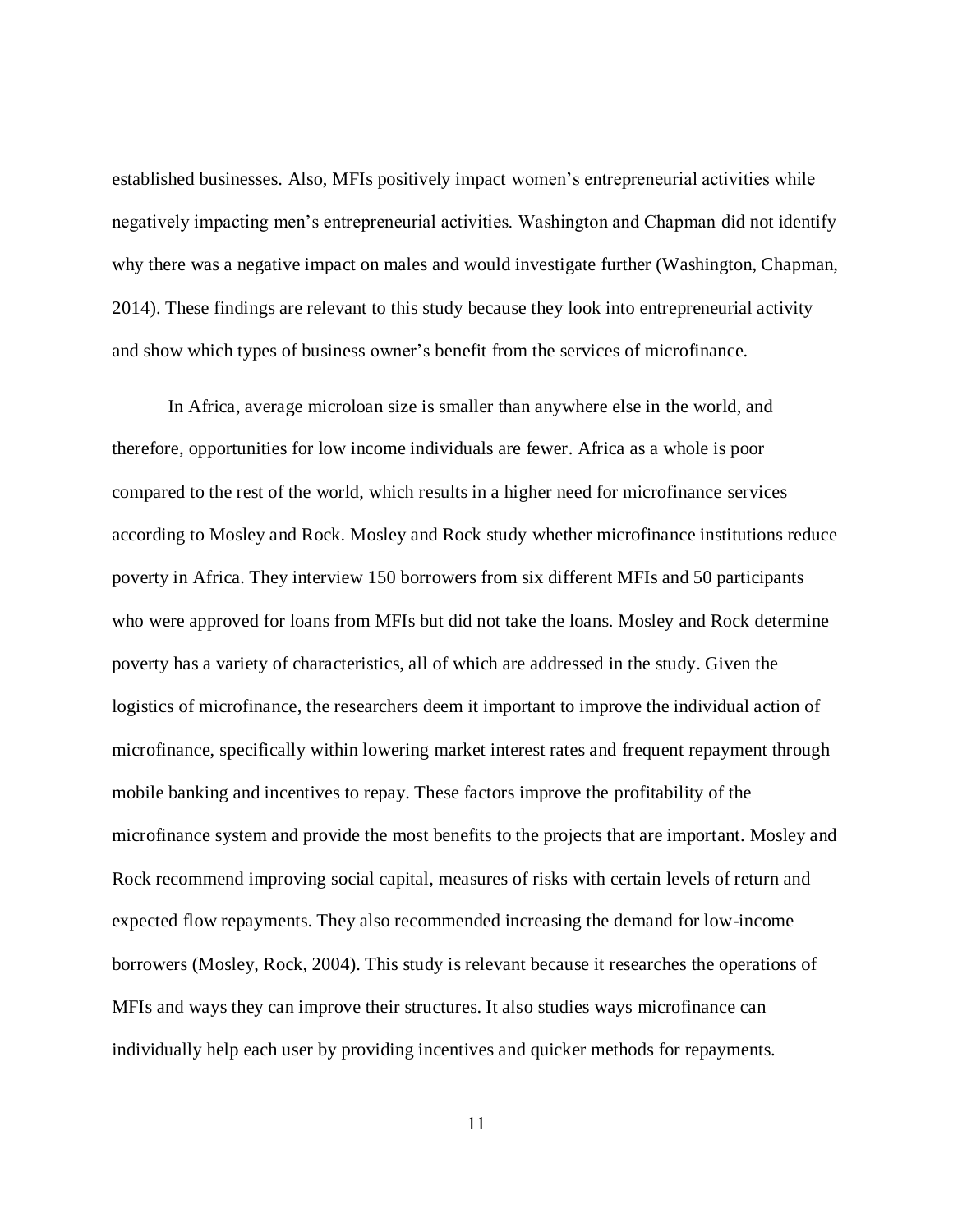Asad K. Ghalib researches microfinance in 11 of the 36 districts of Punjab, Pakistan. Ghalib uses a four-stage, random, stratified sample technique, selecting 11 districts as the first stage of the process. Systematic selection rather than random selection is used to account for the economic and social disparities in the district. In the second stage, at least one tehsil (district) is randomly selected, following two villages in the third stage. Lastly, both participating (those who use microfinance services) and nonparticipating (those who do not use microfinance services) households are randomly selected from these villages. In total, 1,132 households are interviewed, including 463 borrowers and 669 non-borrowers (Ghalib, 2013).

Ghalib selects a mix of indicators to represent different poverty levels. Because poverty has multiple dimensions, Ghalib uses Principal Component Analysis (PCA) to develop a relative poverty index. He stated that 667 of the 1,132 households (60 percent) have a PCA below zero, meaning they are negatively impacted by poverty. Ghalib states that 413 of the 667 (36 percent) are non-borrowers and 254 (22 percent) are microloan borrowers. The poorest are considered the very poor, followed by moderately poor and lowest poor. Once non-borrowers are divided in subgroups, Ghalib compares them to the borrowers, who are also divided into the three rankings of very poor, medium poor and lowest poor. The results show the distribution of microfinance users across the tehsils: for very poor borrowers were 22.5%; for moderately poor 35.4%; and for less poor 41.1%. These results indicate MFIs are not reaching the poorest of the regions through their financial services. MFIs target those in the less poor category, disregarding those in the poorest regions.

12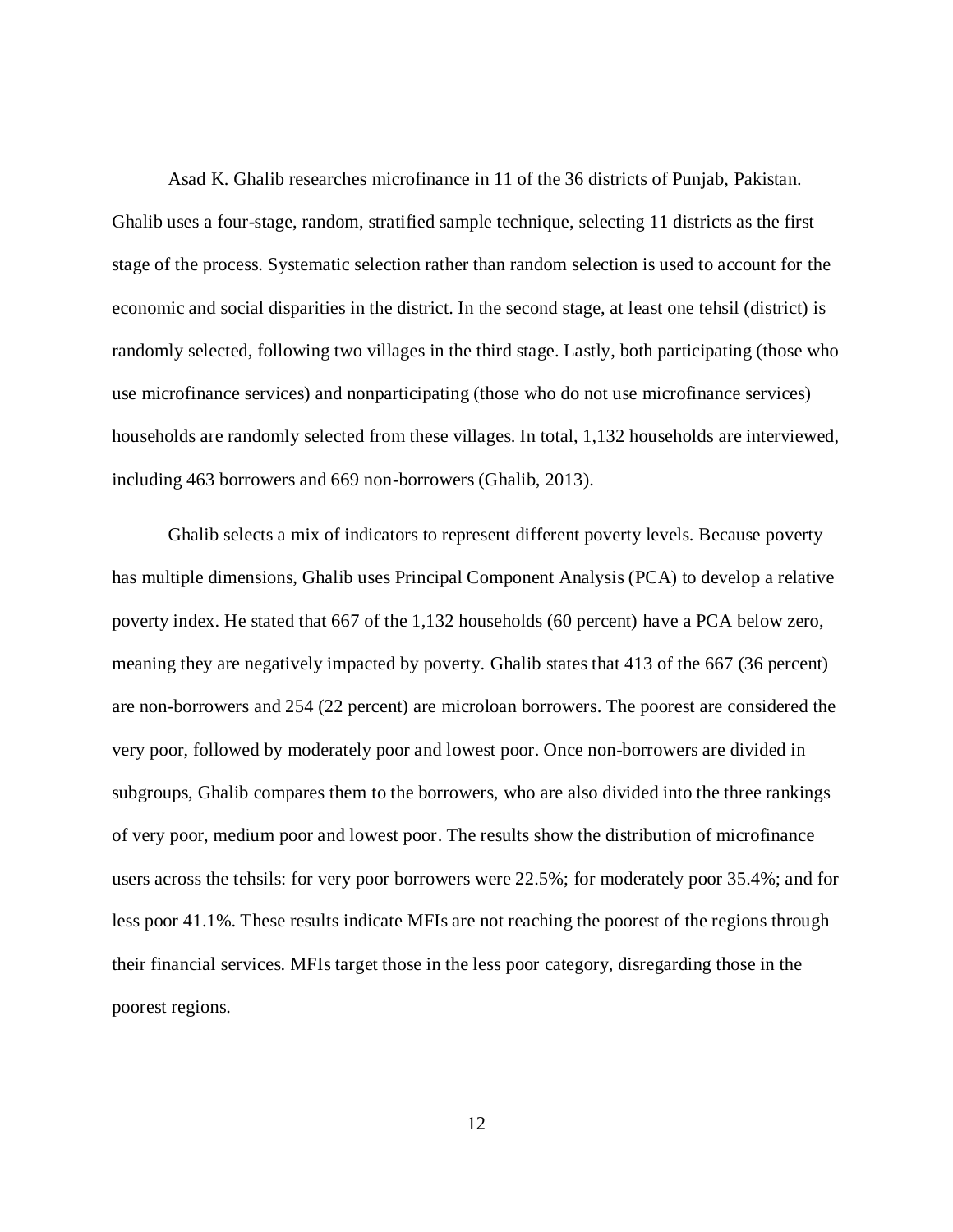Ghalib's research is vital for this study because he analyzes the effects of microloans on the very poor, middle poor and least poor. This study uses the research from Ghalib's analysis and is an essential part of this study because of his contributions to determine whether microloans have an impact on very poor borrowers.

The last theoretical study in this literature review by Tariqul Islam describes the structure of the Grameen Bank and its success with group lending. Grameen's credit program is based on group lending, which consists of five borrowers who are responsible for one another during the repayment process. This is similar to the group lending practiced by Sungi. These five borrowers are allowed to choose who is in their borrowing group based on the members who participate in the credit program. The borrowing group attends a week-long training program before they can receive their loan. Each loan is paid in 50 weekly installments, and if one member of the group cannot pay, the remainder of the group must find a way to make the payment. Any default on the loan from any one member means the whole group cannot receive repeat loans; therefore, it is crucial for members to hold one another accountable. Grameen bank assistants meet weekly with borrowing groups to ensure installments are paid and group members are keeping track of their savings. One unique aspect of the meetings is the motivational talks bank assistants have with members to promote morale. In the meetings, they discuss social issues such as family life, education and health, allowing members to open up about their adversity. First-time borrowers start off with loans around 2,000-2,500 takas and increase 500 to 1000 takas each year.

Grameen Bank has a 97 percent loan recovery rate while the majority of microfinance institutions in Bangladesh have only a 50 percent loan recovery rate. Through this credit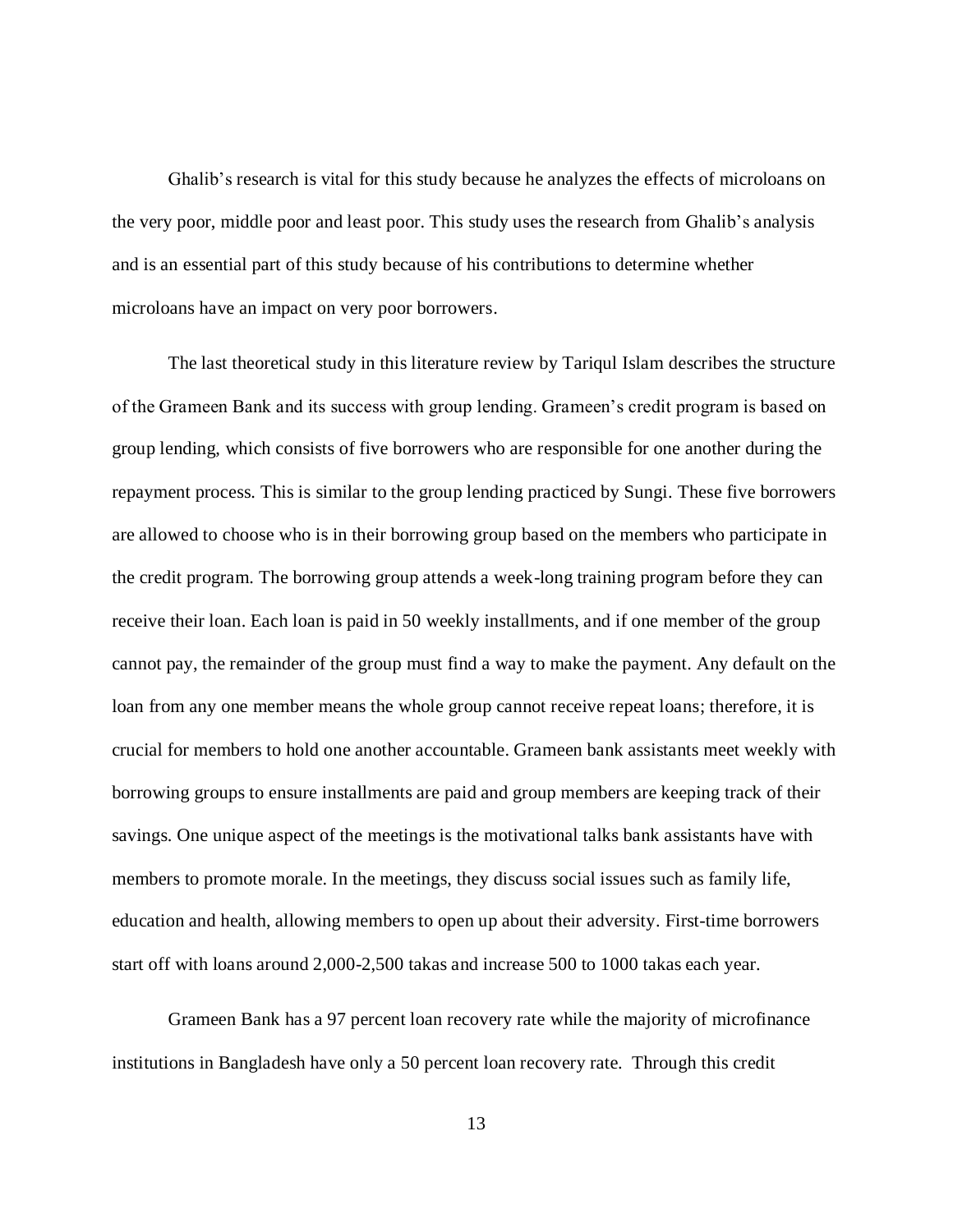program, the Grameen Bank is able to reach the poorest people in Bangladesh and impact their lives in a positive manner. By providing low-income borrowers with morale talks, Grameen encourages them to take more loans and impact their lives in a constructive way. This study shows how effective microfinance can be towards the poor and is addressed to present a theoretical approach for MFIs in Pakistan to follow.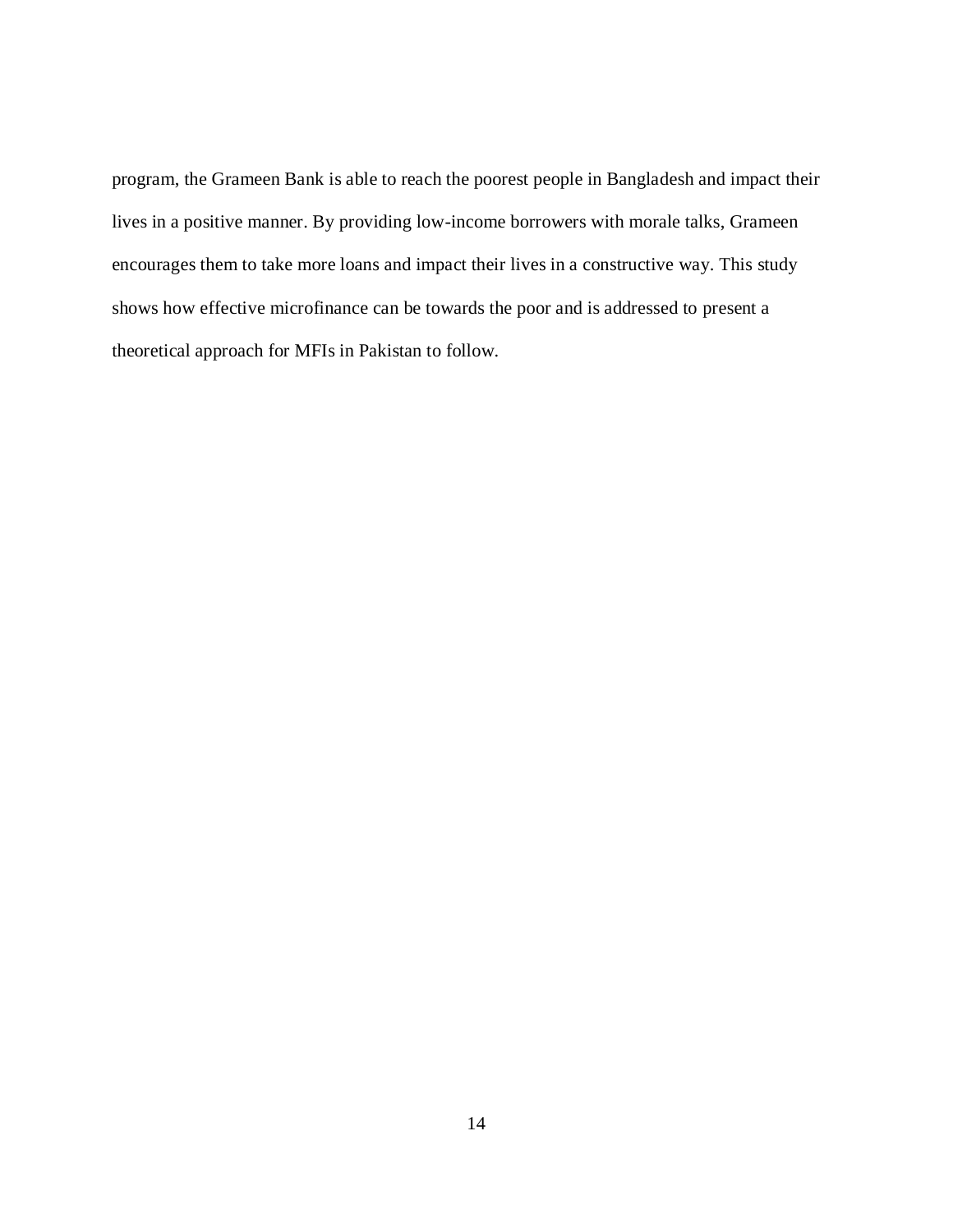# **Hypothesis**

Specifically, this study will test to see whether the quality of life of a very-poor income borrower will improve after the use of a microloan. In this study, very poor low-income borrowers represent those who fit the qualifications in Table 1 below. Based on the empirical and theoretical studies and the literature reviews addressed earlier, the following hypotheses are formed.

- $-H<sub>o</sub>$  There is no relationship between the existence of microloans and the improvement of quality of life of very poor low-income borrowers.
- $-H<sub>a</sub>$  There is a relationship between the existence of microloans and the improvement of quality of life of very poor low-income borrowers.

| <b>Dimensions</b>                | <b>Very Poor</b>                                                                                                              | <b>Middle Poor</b>                                                                                 | <b>Lowest Poor</b>                                                     |
|----------------------------------|-------------------------------------------------------------------------------------------------------------------------------|----------------------------------------------------------------------------------------------------|------------------------------------------------------------------------|
| Labor market<br>participation    | Casual and/or<br>unskilled, limited<br>employment; limited<br>formal education                                                | Limited employment<br>but secure claims on<br>other household<br>members with stable<br>employment | Stable, salaried<br>employment or good<br>employment<br>prospects      |
| Physical assets                  | Very few $-$ hand-to-<br>mouth existence                                                                                      | Some $-$ including<br>household goods and<br>business capital                                      | $Diverse$ – especially<br>own dwelling                                 |
| Savings and credit               | Unbanked; reliant<br>on informal services                                                                                     | May have a savings<br>account; but saving<br>has a high<br>opportunity cost                        | Direct access to<br>regulated savings<br>and credit services           |
| Social and cultural<br>resources | Dependent on<br>informal sources of<br>patronage as<br>security against<br>shocks; rendered<br>often on exploitative<br>terms | Intermediate – scope<br>for diversification<br>away from<br>dependence on a<br>single patron       | Diversified social<br>networks; forms of<br>security against<br>shocks |

#### **Table 1. Poverty Status**

**Source: Ghalib (2013).**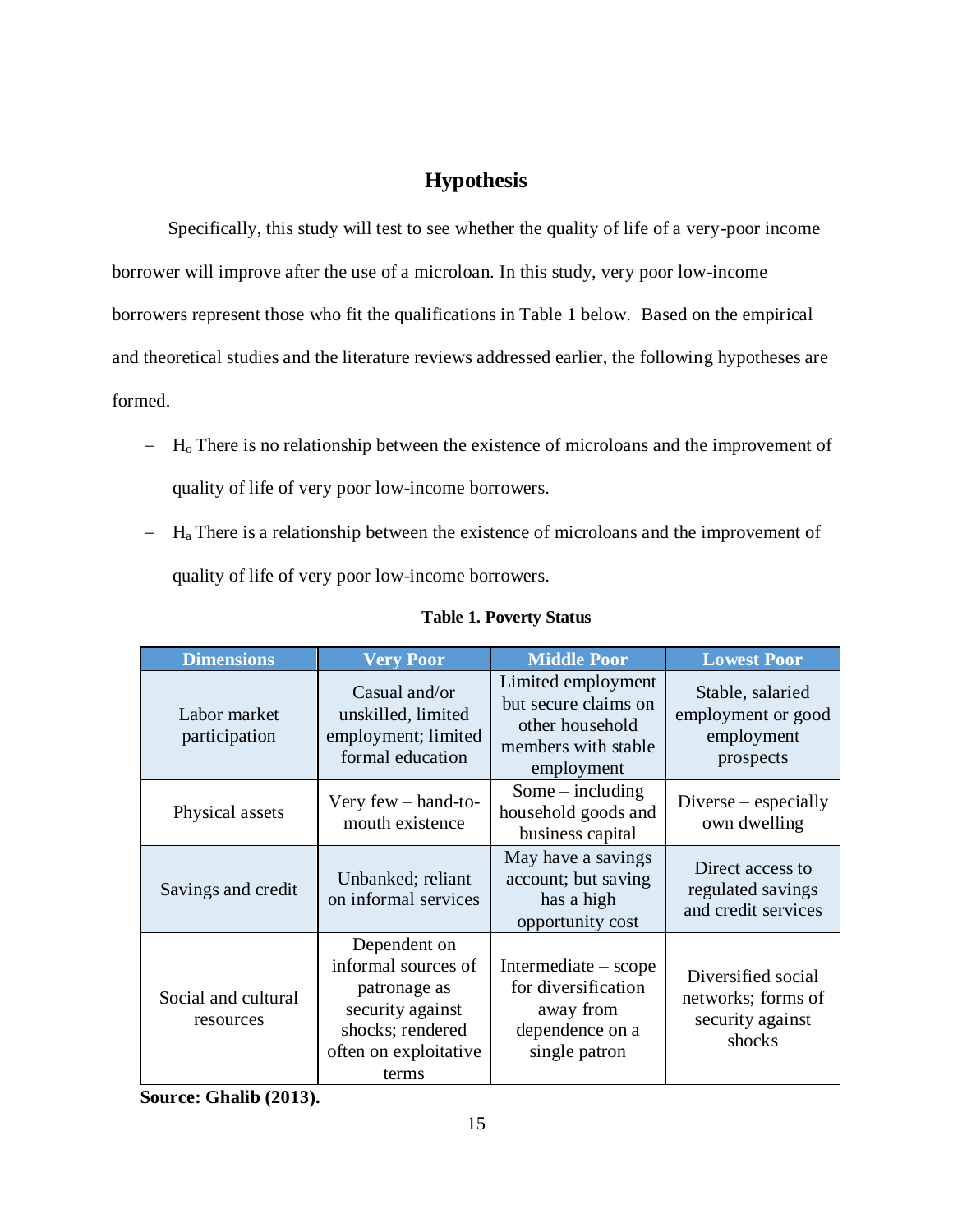#### **Research and Methodology**

This research plan would analyze whether the existence on microloans have an impact on the improvement of quality of life of very poor low-income borrowers. However, this study is not able to be conducted due to location restraints but if locations constraints did not exist, it would test 18 of the 36 districts in Punjab, Pakistan. Punjab, Pakistan was selected due to high entrepreneurial activities in this region. Interviews would be conducted with households falling under all three levels of poverty: very poor, middle poor and lowest poor which is listed on Table 1. These interviews would consist of both qualitative and quantitative questionnaires collectively administered to individuals who benefit from three different microfinance institutions. To analyze the data, a multiple regression analysis will be conducted using Statistical Package for the Social Sciences (SPSS) statistics.

In order to understand the connection between alleviation of poverty and microloans, interviews would be conducted with ten entrepreneurs who use microloans to determine how they use them to successfully fight poverty. This will help low income individuals understand the relevance and structure of microfinance loans and any microfinance-related factors aiding them in their family situations. The researchers would select these individuals from the same three poverty levels applied to individuals selected to ensure each group is represented in this study.

The study would be conducted in local languages and would focus on levels of income before and after the use of microfinance loans. Listed in Table 2 are the final variables used for the analysis.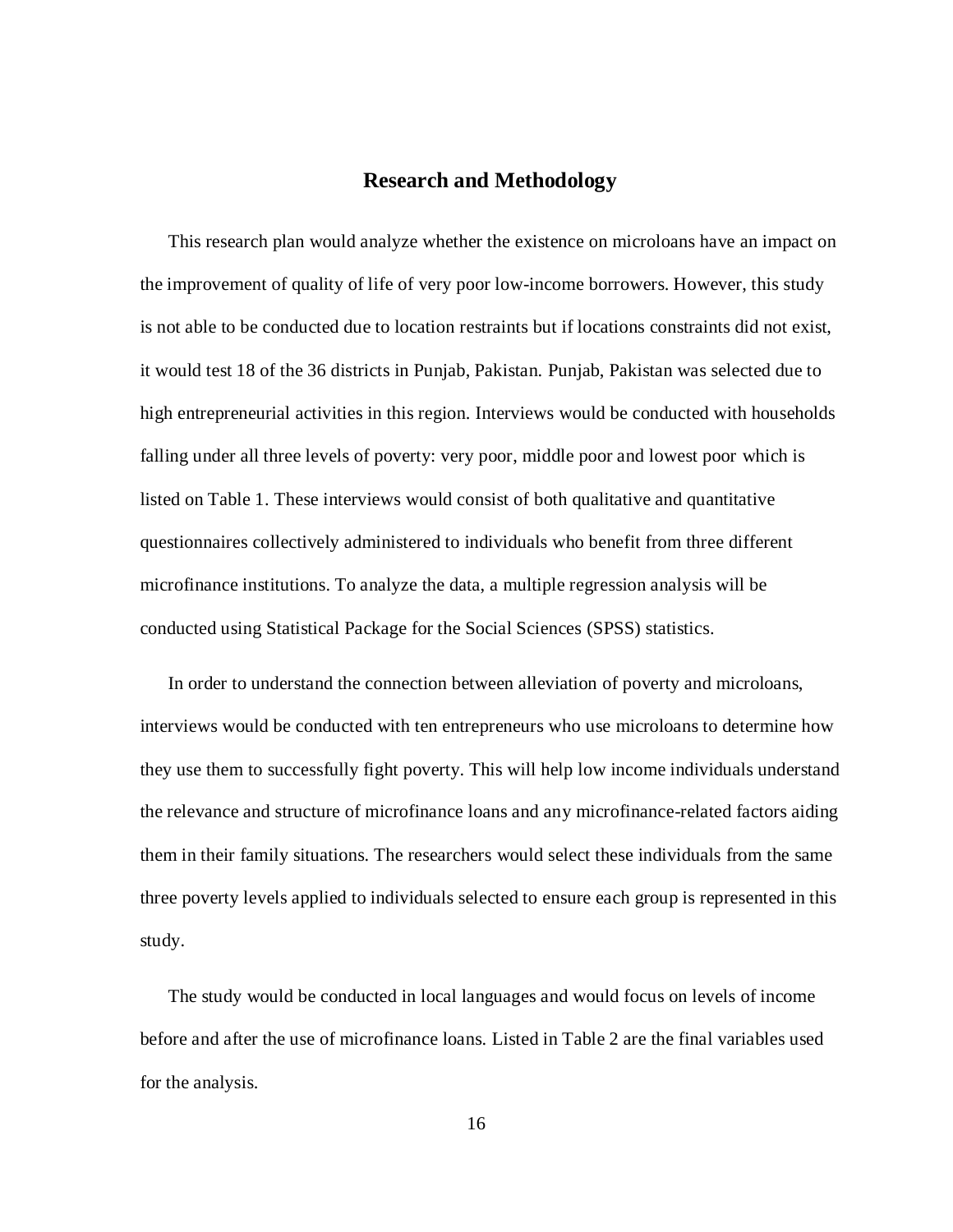#### **Table 2. Independent Variables**



**Table 3. Control Variables**

| <b>Education</b> level<br>$\overline{\phantom{m}}$<br>Education level of parents<br>$\overline{\phantom{m}}$<br>Business experience | Budgeting and financing<br>$\overline{\phantom{m}}$<br>Business networks<br>$\equiv$ |
|-------------------------------------------------------------------------------------------------------------------------------------|--------------------------------------------------------------------------------------|
| Business type<br>$\overline{\phantom{0}}$                                                                                           | - Peer monitoring                                                                    |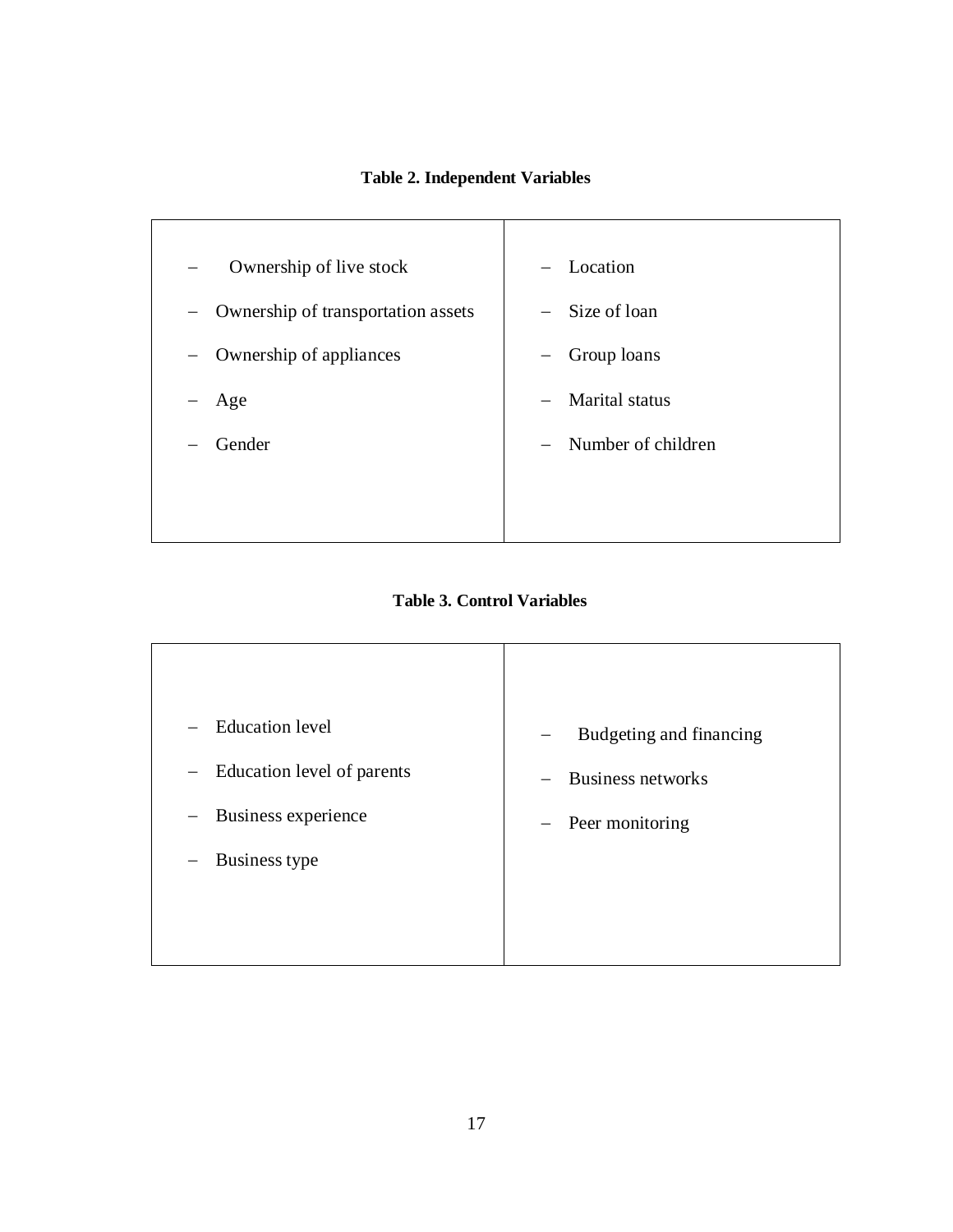The data obtained would be analyzed to determine whether there is an impact on the very poor borrowers. This study is based on research from Ghalib, Hussian and Matlay, with Ghalib using PCA and Hussian and Matlay using binary regression (Mahmood, Hussain and Matlay, 2014). This study will use multiple regression analysis because there are a variety of independent variables and they are nominal variables, multiple regression will best represent each variable in the study. R-square was not mentioned in Ghalib's or Hussian and Matlay's research, but should be addressed in this study because it is expected to show the relationship between an optimal size microloan and the level of poverty. Listed below is the multiple regression model used for the purpose of this research:

$$
Y = B_0 + B_1 X_1 + B_2 X_2 + \ldots + B_k X_k + C + E
$$

Where Y is the dependent variable which is the existence of the microloan,  $B_0$  is the Y intercept,  $B_1$  is the coefficient,  $X_{1}$ .  $X_k$  are the independent variables listed in table 2, C are the control variables which are listed in table 3 and E is the residual term for any errors that could potentially skew the data. The dependent variable will be tested to see whether there is no relationship between the existence of the microloans and the improvement of quality of life on low income borrowers or if there is a relationship between the existence of microloans and the improvement of quality of life low income borrowers.

This study is subject to limitations. In both Ghalib's and Hussain and Matlay's research, they encountered limitations and bias responses from those they interviewed. There is a possibility the responses in this study may be biased due to the nature of the questions and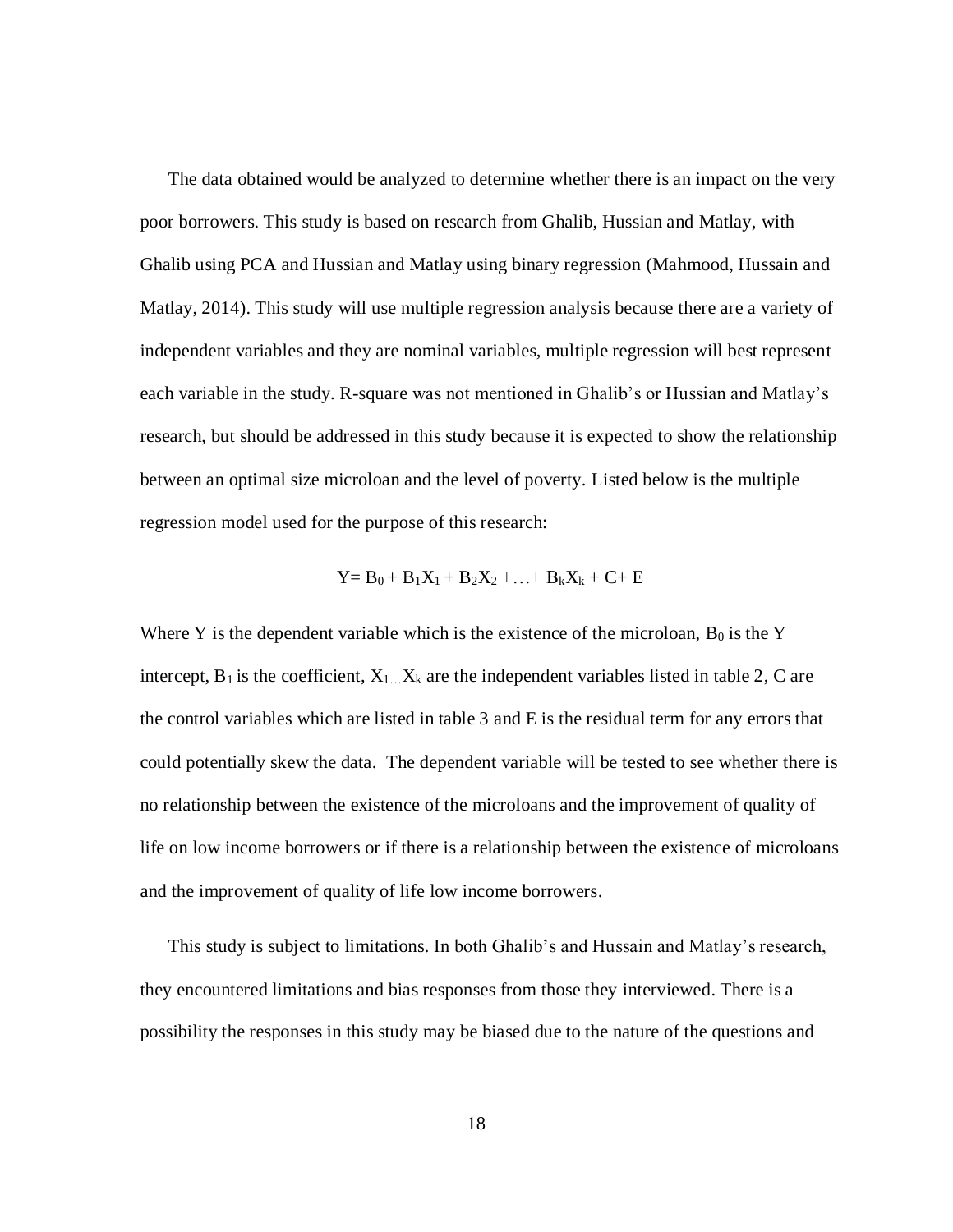reluctance of those interviewed. Caution will be taken when analyzing the results of the questionnaires to counter any skewed data.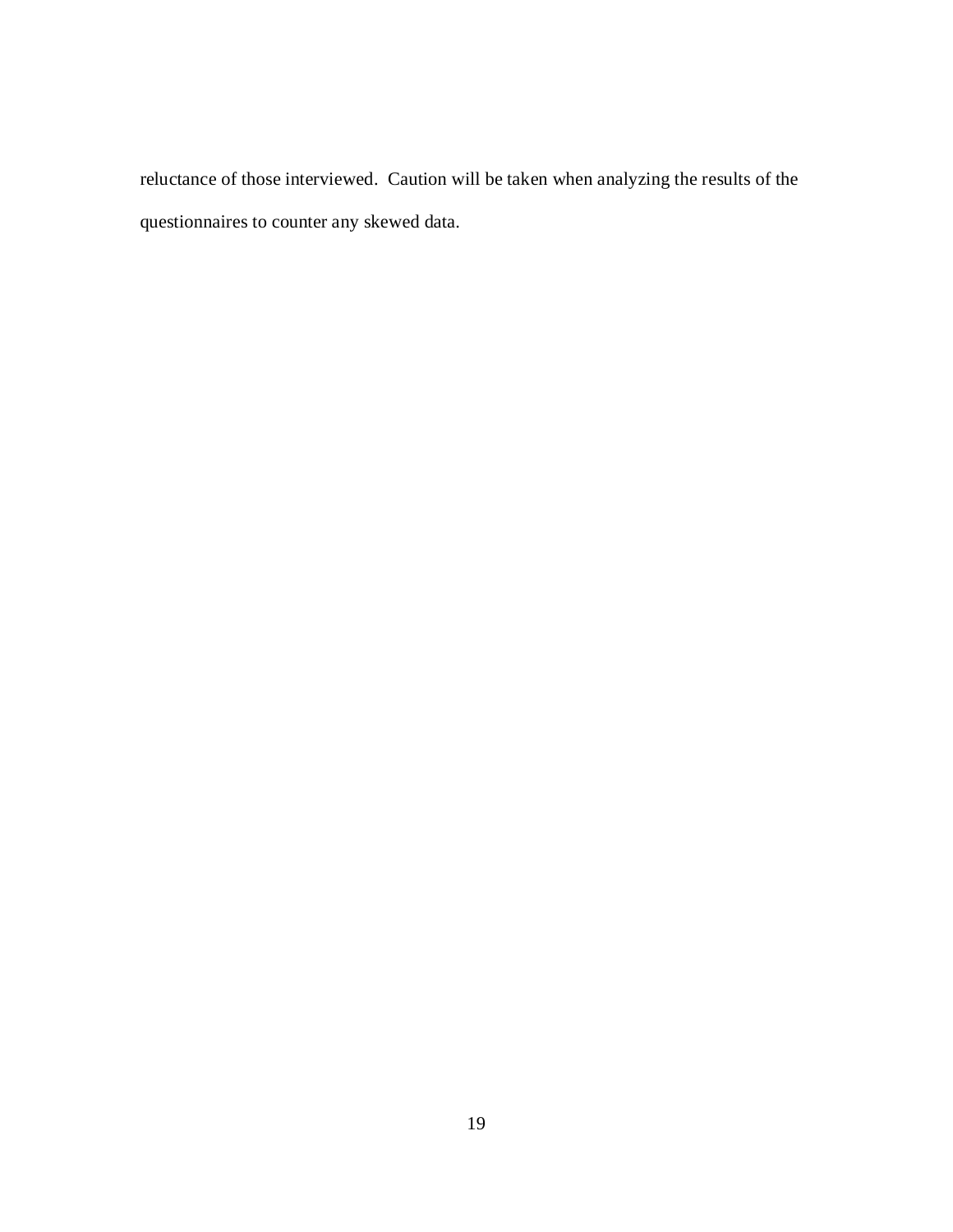#### **Recommendation and Conclusion**

This study focuses on the relationship between poverty alleviation and microloans and whether there is a positive impact on very poor borrowers. Although this study could not be conducted due to location constraints, recommendations could be made assuming the dependent variable showed no relationship between very poor borrowers and microloans.

Although this study will not be conducted, it is expected to reveal the impact microloans can have on low-income borrowers. This study exposes the continued effort of microfinance institutions in Pakistan, and their ability to expand coverage of these programs. While it has not been tested in this study whether very poor borrowers receive benefits from microloans, researchers mentioned in the literature review made a considerable effort to help low income individuals. Microfinancing institutions in Pakistan can achieve greater potential and expand their coverage around the country.

One way to possibly improve microfinance institutions in Pakistan is through Grameen's credit program. Grameen Bank is known for their group lending philosophy, which enables microfinance members to be liable for each other when repaying their individual portions of a loan. If very poor borrowers were exposed to this philosophy, they might be able to repay the loans proceeds in a timely manner and use their loans to invest in entrepreneurial activities.

One particularly effective technique Grameen Bank uses is their morale speeches to their microfinance members. Grameen targets and focuses on the credit needs of low-income individuals and motivates them to start businesses. They might then use their income to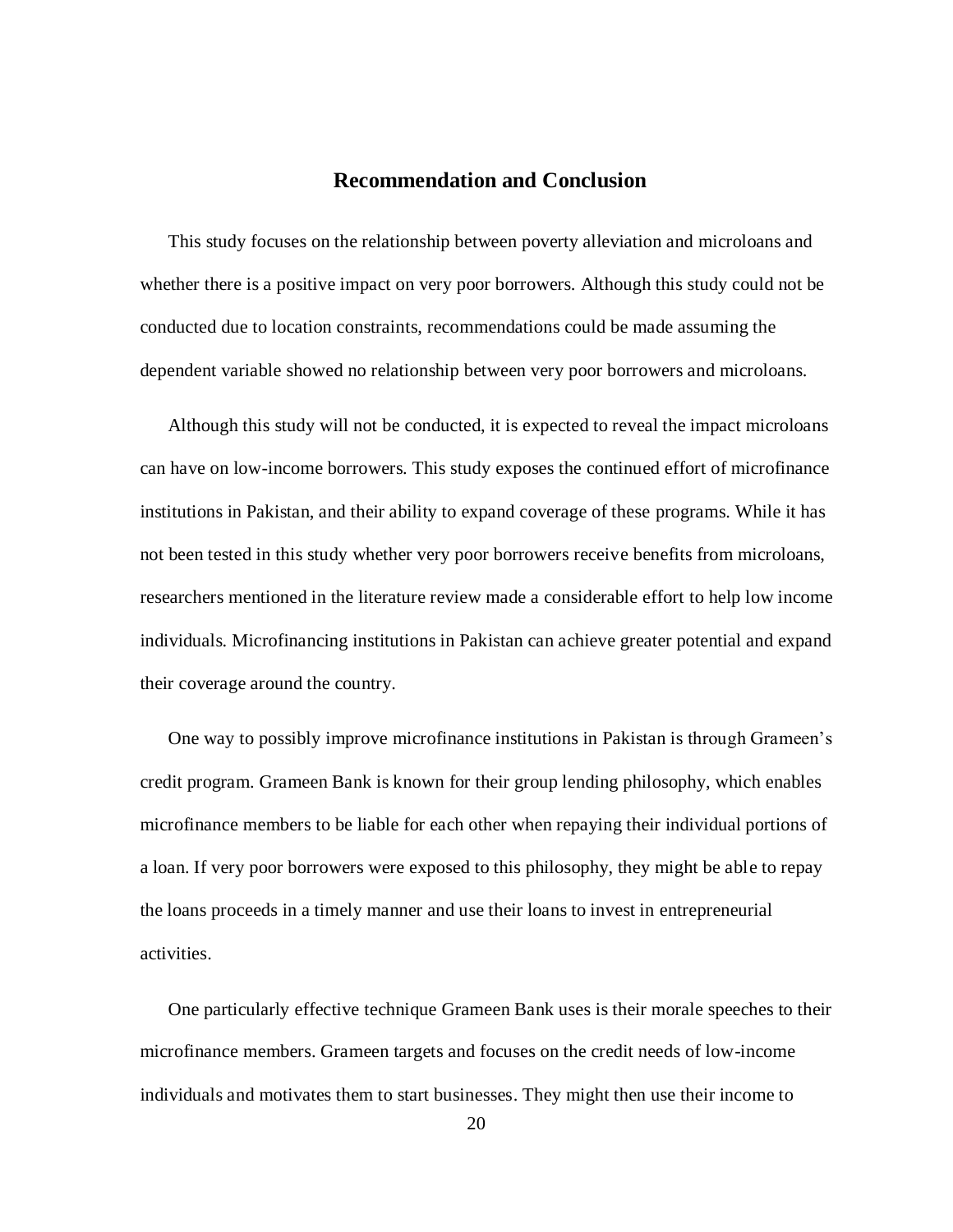invest not only in their own lives but in the lives of their children and family members. These morale talks differentiate Grameen Bank from other microfinance institutions, and if institutions in Pakistan start implementing morale talks in their credit programs, they could see improvement in their programs.

This study focuses on the impact of microloans on low income borrowers in the district of Punjab, this researcher hopes to one day conduct the study outlined herein and extend to other regions in Pakistan. Recommendations were made in order to improve credit programs in Pakistan through the help of the Grameen Bank.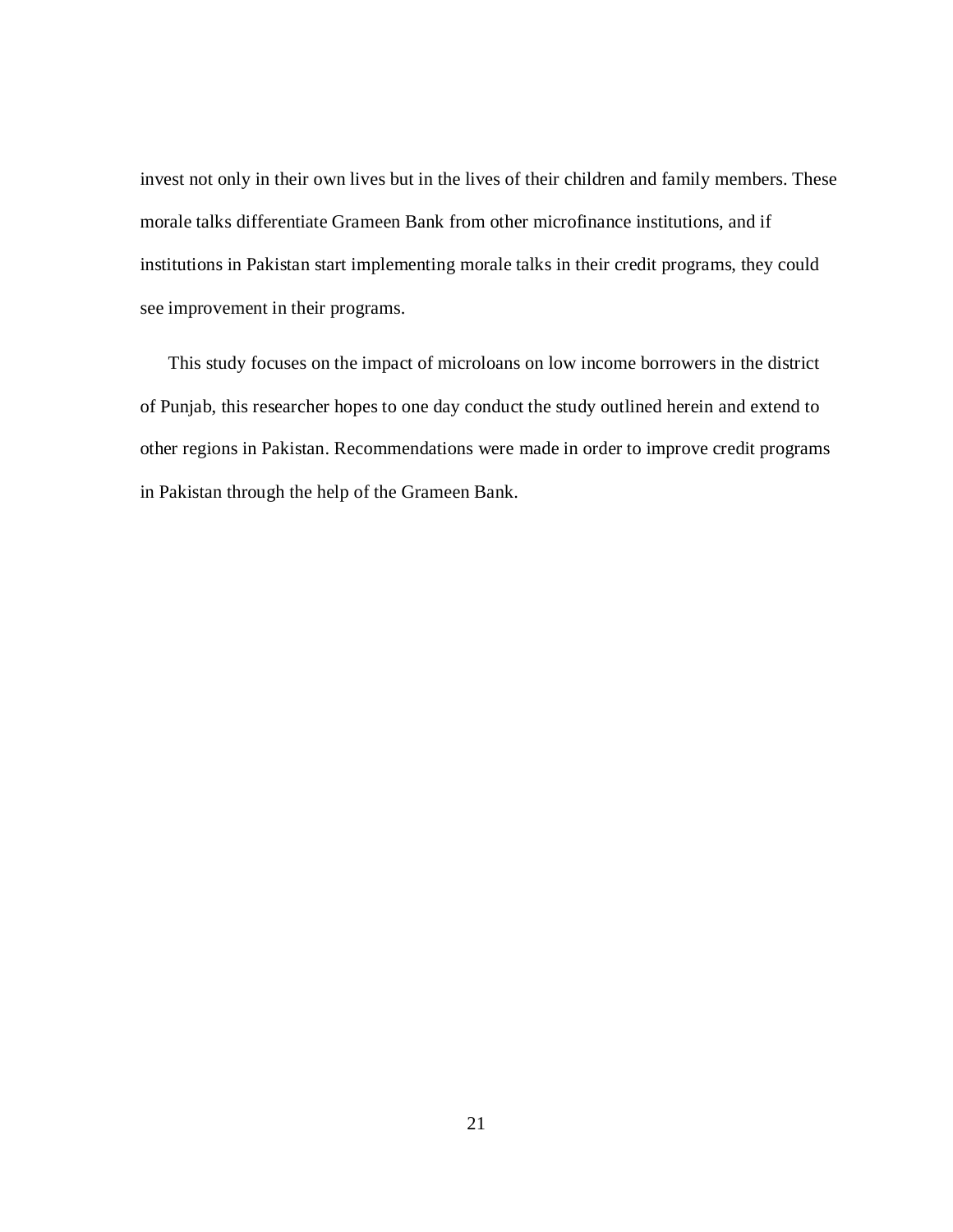#### **References**

- Aazim, M. (2015). *Microfinance Spreading Its Wings.* Dawn News. Karachi, Pakistan. Retrieved from [http://www.dawn.com/news/1162340.](http://www.dawn.com/news/1162340)
- Gallardo, J. (1997). *Leasing to Support Small Business and Mircoenterprises.* The World Bank Financial Sector Development, Washington D.C., United States.
- Ghalib, A. (2013). *How Effective is Microfinance in Reaching the Poorest? Empirical Evidence on Programme Outreach in Rural Pakistan*. Journal of Business Economics and Management, 14:3, pp. 467-480.
- Hussain, M.S., Matlay, H. (2014). *Optimal Microfinance Loan Size and Poverty Reduction Amongst Female Entrepreneurs in Pakistan*. Journal of Small Business and Enterprise Development, 21(2), pp. 231-249
- International Development Association (2013). *Empowering Women in Pakistan*. The World Bank Group, Washington, DC.
- International Fund for Agricultural Development (2014). *Rural Poverty Portal.* International Fund for Agricultural Development, Rome, Italy.
- International Labor Office (2007). *Small Change, Big Changes; Women and Microfinance.* Social Finance Programme International Labour Office, Geneva, Switzerland.
- Islam, T.S.M. (2010). *Governance Of Microfinance Institutions (MFIS): A Case Study Of Bangladesh.* Library and Archives Canada, University of Manitoba, pp. 1- 10.
- Iqbal, Z., Iqbal, S. and M. A. Mushtaq (2015). *Impact of Microfinance on Poverty Alleviation: The Study of District Bahawal Nagar, Punjab, Pakistan.* Management and Administrative Sciences Review, pp. 487-503.
- Johnson, S., Rogaly, B. (1997). *Microfinance and Poverty Reduction.* Oxfam Publications, London, UK.
- Khan, I. (2015). *Successful Entrepreneurial Minorities of Pakistan.* Lahore School of Economics, Lahore, Pakistan.
- Mosley, P., Rock, J. (2004). *Microfinance, Labour Markets and Poverty in Africa: A Study of Six Institutions.* Journal of International Development, Special Issue April 2004, v. 16, iss. 3, pp. 467-500.